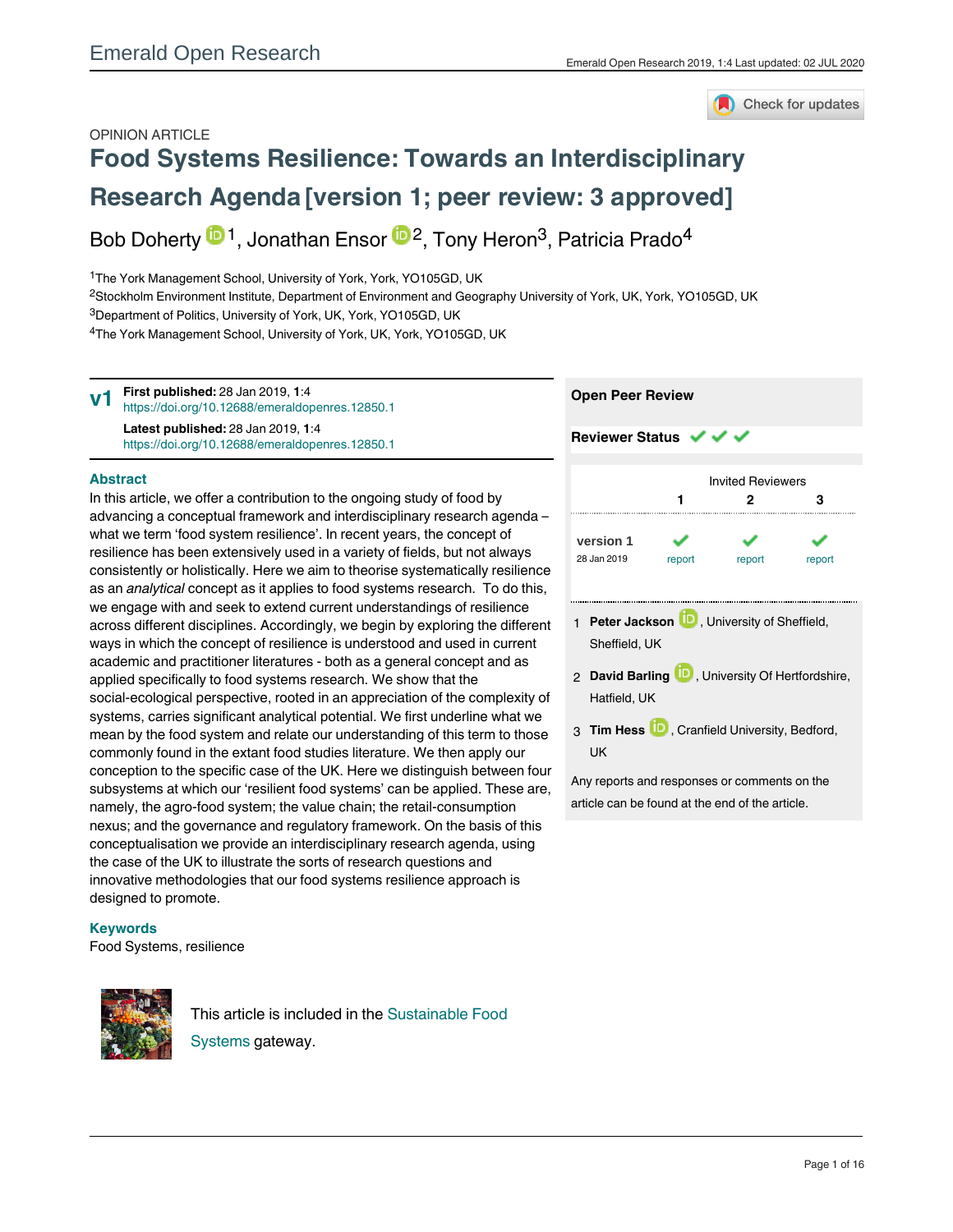This article is included in the [N8 AgriFood](https://emeraldopenresearch.com/collections/n8agrifood)



collection.

**Corresponding author:** Bob Doherty (bob.doherty@york.ac.uk)

**Author roles: Doherty B**: Conceptualization, Writing – Original Draft Preparation, Writing – Review & Editing; **Ensor J**: Conceptualization, Writing – Original Draft Preparation, Writing – Review & Editing; **Heron T**: Conceptualization, Writing – Original Draft Preparation, Writing – Review & Editing; **Prado P**: Conceptualization, Writing – Original Draft Preparation, Writing – Review & Editing

**Competing interests:** No competing interests were disclosed.

**Grant information:** This work was supported by the IKnowFood programme (BB/N02060X/1) which receives their funding from the Global Food Security Fund http://www.foodsecurity.ac.uk/.

**Copyright:** © 2019 Doherty B *et al*. This is an open access article distributed under the terms of the [Creative Commons Attribution License](http://creativecommons.org/licenses/by/4.0/), which permits unrestricted use, distribution, and reproduction in any medium, provided the original work is properly cited.

**How to cite this article:** Doherty B, Ensor J, Heron T and Prado P. **Food Systems Resilience: Towards an Interdisciplinary Research Agenda [version 1; peer review: 3 approved]** Emerald Open Research 2019, **1**:4<https://doi.org/10.12688/emeraldopenres.12850.1>

**First published:** 28 Jan 2019, **1**:4<https://doi.org/10.12688/emeraldopenres.12850.1>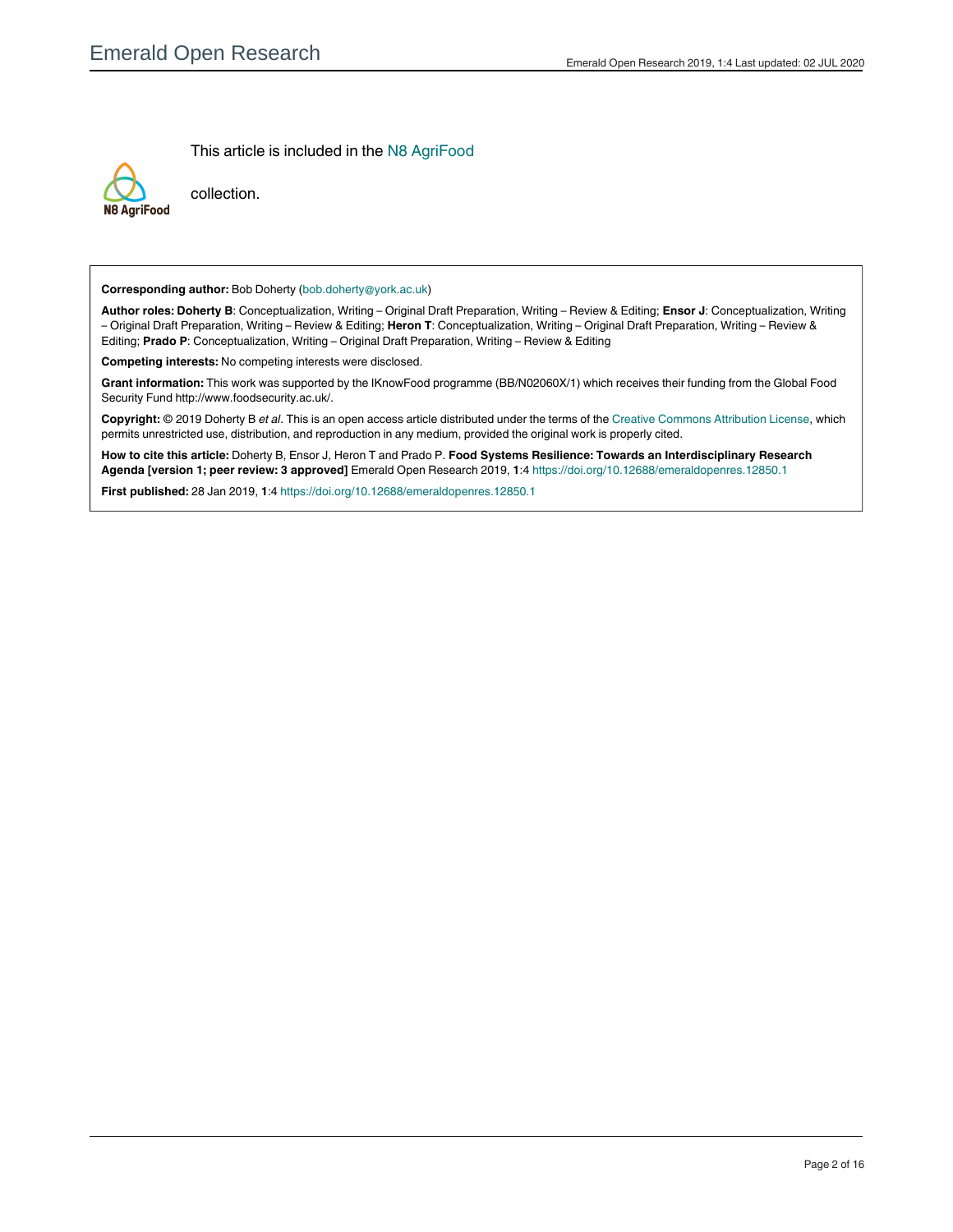# **Introduction**

Food provisioning, like that for other commodities, is today marked by the 'detailed disaggregation of stages of production and consumption across national boundaries, under the organisational structure of firms or enterprises' ([Gereffi & Korzeniewicz,](#page-9-0) [1994\)](#page-9-0). At the same time, the intrinsic qualities of food mean that its provision is distinct from other commodities. As [Ben Fine \(1994\)](#page-8-0) pointed out more than twenty years ago, food stands out from other systems of provision because of its organic nature, which governs and constrains how quality and value is generated across the commodity chain. For instance, while it is now commonplace to speak of food production as 'industrialised', these processes are still tempered by issues of risk, perishability, seasonability and sustainability, all of which stem from food's organic qualities ([Goodman & Watts, 1994](#page-9-0); [Kirwan](#page-9-0) *et al*., 2017). Similarly, while the modern food system is now synonymous with global agribusiness and industrial agriculture, this has changed but arguably not lessened food's dependence on the social reproduction of family and small-scale farming ([Goodman & Watts, 1994\)](#page-9-0). The 'embedded' character of the food system is also reflected in the governance and regulation of agriculture, which (globalising tendencies notwithstanding) is still marked by state intervention and economic protectionism out of step with the neoliberal policy norms that have prevailed in the last thirty years ([Clapp, 2012;](#page-8-0) [Marsden](#page-9-0)  *et al*[., 2000\)](#page-9-0). At the other end of the chain, the consumption of food also stands out because it is essential to enable humans (and other species) to subsist. As such, the entitlement to food is a fundamental right, the struggle for which is often the catalyst for political mobilisation and social change ([Patel & McMichael,](#page-9-0)  [2009\)](#page-9-0). Finally, what people eat, when and how is governed by a range of psychological, emotional, cultural and sociological factors that further distinguish food from non-food systems ([Warde, 2005](#page-10-0)).

In this article, we offer a contribution to the ongoing study of food by advancing a conceptual framework and interdisciplinary research agenda – what we term 'food system resilience'. We aim to theorise systematically resilience as an *analytical* concept – especially as it applies to food systems research. To do this, we engage with and seek to extend current understandings of resilience across different disciplines with the overall aim of mapping out an interdisciplinary research agenda, capable of enhancing our ability to better understand and, where appropriate, to build up resilience in the food system, through an integrated approach. Accordingly, we begin by exploring the different ways in which the concept of resilience is understood and used in current academic and practitioner literatures - both as a general concept and as applied specifically to food systems research. We define the food system as series of 'structures, institutions and information that connect or divide food system stakeholders, and define the opportunities and constraints that they experience' ([Doherty, 2016, p.20](#page-9-0)). The barriers to resilience, we argue, are a consequence of the mismatch between the implicit or explicit aims of stakeholders (food producers, supply chain actors, consumers and policy-makers), and the structural, institutional and informational obstacles that stand in the way of these outcomes. The *structural* obstacles stem from the spatial and

organisational complexity of the food system; the *institutional* obstacles stem from the complex systems of governance that constitutes the food system; and the *informational* obstacles stem from the difficulties stakeholders have in capturing the sustainability (economic, environmental and nutritional) of their practices and communicating these to other food system stakeholders. On the basis of this conceptualisation, we provide an interdisciplinary research agenda, using the case of the UK to illustrate the sorts of research questions and innovative methodologies that our food systems resilience approach is designed to promote.

### **What is resilience?**

Despite its growing usage, resilience as a concept is marked by ambiguity, the meaning of which remains 'essentially contested' (c.f. [Gallie, 1956\)](#page-9-0). Nevertheless, because resilience has 'boundary object' qualities - that is, a concept that can be used to bridge different academic communities to address a common problem ([Wenger, 1998](#page-10-0)) - it has significant analytical potential, if defined properly. Typically, scholars distinguish between 'engineering' and 'ecological' perspectives on resilience ([Folke, 2006;](#page-9-0) [Holling, 1996](#page-9-0); [Martin & Sunley, 2015](#page-9-0)). On the one hand, the engineering perspective refers to how quickly a material or system returns to a steady state, or equilibrium, after a stress or disturbance. On the other hand, the ecological perspective allows for multiple equilibria to exist, and thus resilience could imply not so much a return to the original equilibrium but a dynamic transition to an alternative equilibrium - or even a point outside of existing equilibria.

The influence of the engineering perspective on resilience can be seen in areas like the preparedness for and responses to events such as natural disasters or acts of terrorism: that is, 'the need to develop resistance and foster recovery in response to extreme events' (Béné *et al*[., 2014a, p.3;](#page-8-0) [Sullivan-Taylor & Wilson, 2009](#page-10-0)). In this vein, Briguglio *et al*[. \(2006, p.6\)](#page-8-0) speaks of economic resilience in small island developing countries as 'actions undertaken by policy-makers and private economic agents which enable a country to withstand or recover from the negative effects of exogenous shocks'. In other words, resilience is understood here as the 'speed of return' [\(Folke, 2006\)](#page-9-0), or the rate at which a system settles down to the pre-existing steady state following a perturbation. Linearity is implicitly assumed, underpinning a 'command and control' management logic that presupposes stability, predictability and controllability of human and environmental systems [\(Folke, 2003\)](#page-9-0).

The ecological perspective, by contrast, is rooted in the study of living systems, which are understood as complex, nonlinear and adaptive. The idea that a system has a single, normal state is rejected and replaced by the possibility of multiple equilibria between which 'regime shifts' are possible. A freshwater lake, for example, may equally persist as a productive resource offering access to fish and clean water, or as a turbid environment following over-fishing and uncontrolled nutrient runoff from farming. Resilience is concerned with the magnitude of disturbance that can be absorbed before a system changes its structure and function. In this example, the rate of fishing or nutrient run-off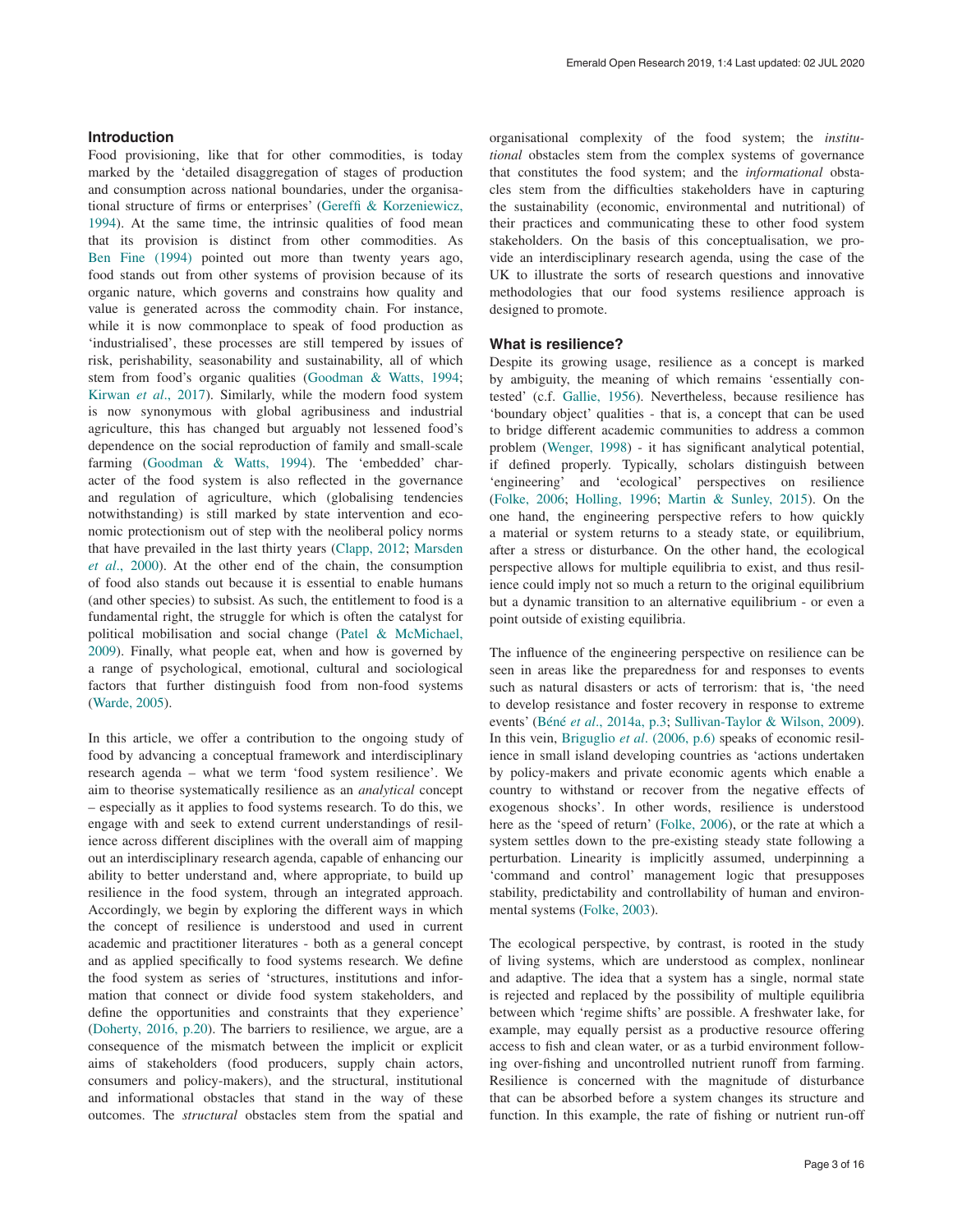constitutes a disturbance to the lake system. Change, when it does occur, is typically nonlinear, comes about when thresholds or tipping points are crossed, and leads to a transformation of the system into a new stable state (Walker *et al*[., 2006\).](#page-10-0) This perspective on resilience was originally developed in the study of ecology, but is now routinely applied to the analysis of social-ecological systems. As Walker *et al*[. \(2006, p.37\)](#page-10-0) put it:

A resilient social-ecological system has a greater capacity to avoid unwelcome surprises (regime shifts) in the face of external disturbances, and so has a greater capacity to continue to provide us with the goods and services that support our quality of life.

In complex systems, such as the system of provision for food, attention is directed to the potential for uncertainty, change and cross-scale interactions (for example, between different geographic, institutional or temporal scales). In these circumstances, interventions can yield unanticipated results and impacts that occur in times and spaces beyond their immediate application. The failure of 'command and control' approaches to provide predictable responses in the management of real, complex systems has in part driven research and policy attention towards social-ecological resilience.

Conventionally, resilience is held in contradistinction to vulnerability: that is, resilience refers to the coping mechanisms and adaptive capacities that provide the means to overcome the exposures and sensitivities associated with vulnerability. This usage, however, is not entirely consistent with a socialecological understanding of resilience [\(Domptail](#page-9-0) *et al*., 2013), where the emphasis is on systems (rather than actors) and their thresholds. Significantly, the social-ecological understanding of resilience is a relaxation of its strict ecological antecedent, allowing for the possibility that human agents can monitor resilience and intervene to adjust system attributes in response to or in anticipation of disturbances (Folke *et al*[., 2010;](#page-9-0) [Walker](#page-10-0) *et al*., [2004\)](#page-10-0). Adaptive capacity, or the 'preconditions that are necessary to enable adaptation' [\(Nelson](#page-9-0) *et al*., 2007), is therefore drawn into resilience thinking, establishing a link with vulnerability and bringing questions of agency, power and marginalisation into social-ecological systems resilience (e.g. Ensor *et al*[., 2015](#page-9-0)).

The concept of resilience is often used interchangeably with that of sustainability, but it is more accurate to describe the former as a necessary but not sufficient condition for the latter ([Domptail](#page-9-0) *et al*., 2013; Leach *et al*[., 2010](#page-9-0)). Tendall *et al*[. \(2015,](#page-10-0)  p.18) see resilience as an essential means to promote sustainability, because it implies the capacity of a given system to 'continue providing a function over time despite disturbances'. According to this view, resilience can be part of a pathway or trajectory to sustainability. Indeed, a resilient pathway would be one that is adaptable and flexible, which does not close off options or lead to 'lock-ins' (Leach *et al*[., 2010\)](#page-9-0). In this sense, adaptive capacity is central to resilience because it is this quality that 'reflects the learning aspect of system behaviour' [\(Robinson & Berkes](#page-10-0), [2011, p.1186\)](#page-10-0).

Resilience can be distinguished from both 'vulnerability' and 'sustainability' by its association with adaptation and transformation (e.g. Folke *et al*[., 2010](#page-9-0); [Walker](#page-10-0) *et al*., 2006). [Béné](#page-8-0)  *et al*[. \(2014b\)](#page-8-0) defines resilience as the emergent property of a system that encompasses the ability to not just absorb shocks, but to adapt and transform in response to or in anticipation of these shocks. Accordingly, resilience is dependent on three different social-ecological system capacities: absorptive (enabling system persistence); adaptive (enabling incremental system adjustments); and transformative (enabling profound system change by intentionally crossing thresholds). The understanding of resilience in terms of capacities offers a potential toolkit applicable to a range of practical problems. The caveat, however, is that because the three 'modes' of resilience - absorptive, adaptive and transformative - interact, stakeholders need to be mindful that action to support one may reinforce or deplete the potential of the other two (for example, where a focus on the ability to adapt reinforces functional persistence, inhibiting the potential for transformation; see also [Matyas & Pelling, 2015\)](#page-9-0). Pelling *et al*[. \(2014\)](#page-9-0) focus on the case of climate change and, similarly, see these 'modes' forming an adaptation spectrum, from resistance to incremental adjustment and ultimately transformation. Where transformation is frequently defined as occurring when the limits to adaptation are reached, Pelling *et al*[. \(2014\)](#page-9-0) point out that transformation can be a choice and an expressed preference to shift the system onto a new development pathway. This view of transformation is valuable as it draws attention to the 'potential to open the political possibilities' for adaptation and resilience (Pelling *et al*[., 2014 p.3](#page-9-0)).

# **Resilient food systems**

So far, we have engaged with and synthesised different conceptions of resilience. In doing so, we have shown the social-ecological perspective, rooted in an appreciation of the complexity of systems, carries significantly more analytical potential than the more commonly invoked engineering perspective. In the following section, we apply the theoretical insights derived from the social-ecological perspective to the food system. We begin by defining the food system and then applying our resilience framework to the illustrative example of the UK.

# What is a food system?

It has become something of a truism in the burgeoning field of food studies to describe food as constituting a 'system' ([Ericksen,](#page-9-0)  [2008;](#page-9-0) [Kneen, 1993;](#page-9-0) Sobal *et al*[., 1998;](#page-10-0) Tendall *et al*[., 2015\)](#page-10-0). Yet this concept is invoked far more often than defined satisfactorily. Although food studies lay claims to interdisciplinary research - as the 'food systems' concept implies - in practice traditional disciplinary divisions of work have created and maintained a range of methods and approaches to the study of food. This does not mean that researchers have deliberately ignored or dismissed food research stemming from other disciplines. Rather, it is suggestive of the deep-rooted obstacles - epistemological, ontological and methodological - standing in the way of genuine interdisciplinary research without prior commitment to a shared conceptual and analytical framework. The first step to overcoming these obstacles is therefore to commit to constructing such a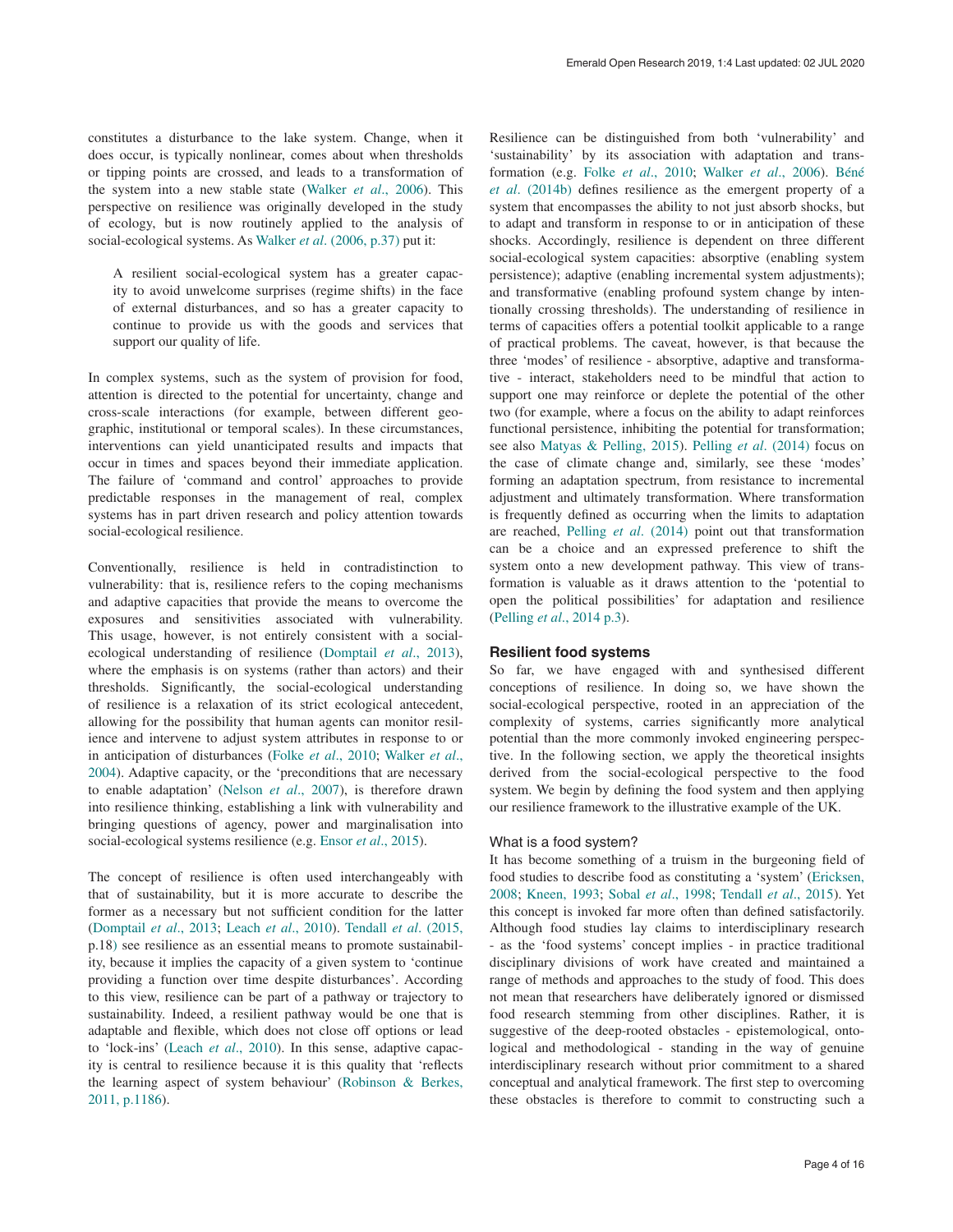framework by engaging with and extending the extant food systems literature - especially those accounts that have sought to delineate an explicit and interdisciplinary food systems research programme. While the literature is now voluminous, there are still relatively few contributions that succeed in delineating an explicit conceptualisation of the food system. Examples of the latter include: [Ericksen \(2008\); Gregory](#page-9-0) *et al*. (2005); Sobal *et al*[. \(1998\)](#page-10-0) and Horton *et al*[. \(2017\).](#page-9-0) These contributions share an understanding that food needs to be studied holistically in order to capture the multiple activities, interactions and outcomes associated with its production, exchange, consumption and governance. This task, however, is easier said than done given the complexity of the food system and the various ways it intersects with other social, health and environmental systems.

Applying a conception of resilience adapted from socialecological systems, we underline that the food system is not just characterised by separate activities producing collective outcomes; it is the dynamic interaction between these subsystems that defines the systemic properties of the food system. In other words, the presence or absence of resilience cannot be attributed to or measured by changes in one unit without considering how those changes influence behaviour in the other units of the system. The food system is thus defined by its dynamic properties, which involve information flows between the system and its components and between the system and the external environment beyond the system boundary.

# An illustrative case study: promoting UK food system resilience

The UK provides us with a suitable case for comparing and contrasting different understandings of resilience – and for illustrating some of the ways in which an integrated food systems approach can be used to delineate real-world problems. In this section of the article, we therefore turn to this case to offer some brief, illustrative examples of how the theoretical and conceptual insights gleaned above can be put to work. By most measures, the UK constitutes one of the world's most food-secure countries ([Economist Intelligence Unit, 2016](#page-9-0); [House of Commons,](#page-9-0)  [2014\)](#page-9-0). Despite this, the period since the global food crisis of 2007–8 has witnessed a plethora of government commissioned reports and policy initiatives framed in terms of food security and resilience [\(Defra, 2010; Defra, 2018](#page-8-0); [Foresight, 2011](#page-9-0); [House](#page-9-0)  [of Commons, 2014; House of Commons, 2018\)](#page-9-0). As [Kirwan &](#page-9-0)  [Maye \(2013\)](#page-9-0) note, while the UK policy discourse surrounding food security has, since the early 2000s, been increasingly couched in terms of environmental sustainability, responses are firmly rooted in neoliberal framings, wherein food security is interpreted as a 'supply-side' problem to be addressed through a combination of sustainable intensification, trade liberalisation and better risk management.

*Agriculture and farming.* While the UK's approach to farming from the 1980s onwards envisaged a limited role for small farms, policy today increasingly understands small farms as necessary for social sustainability in rural areas [\(Shucksmith &](#page-10-0)  [Ronningen, 2011\)](#page-10-0). According to the Farm Business Survey (2015/16), one-third of the 58,370 farms in England are classified

as 'very small' (in terms of on-farm employment), while 50% of holdings are smaller than 100 hectares and 19% below 50 hectares. Environmental stewardship is well established across the sector: while organic farming only accounts for 6% of land area, or 11% of farm businesses, the vast majority (74%) receive some form of payment for providing environmental services. A resilient food system lens draws attention to dynamics that connect across different scales (from the field to the farm and beyond) and the interconnections within and between different production systems. [Rotz & Fraser \(2015, p. 3\)](#page-10-0), for example, provide an analysis of farm resilience in relation to diversity, connectivity and decision making autonomy - that is, 'the degree of control that producers have over production as well as their ability to observe and respond to feedback mechanisms'. The functional diversity on farms is significant as a bulwark against ecological change or other external shocks. For instance, particular crop yield vulnerabilities due to environmental changes have been observed in relation to climatic fluctuations (principally temperature and rainfall), pests and pathogens, rising salinity, deteriorating soils, new pests and decreasing pollinators. Livestock are similarly susceptible to climate, disease and declines in forage quality ([Bullock](#page-8-0) *et al*., 2017). The industrialisation of farming has been linked to declining on-farm crop and species diversity, a trend that many observers recognise as driving down field- and farmscale resilience (e.g. [Altieri](#page-8-0) *et al*., 2015; [Bullock](#page-8-0) *et al*., 2017; [Hart](#page-9-0)  *et al*[., 2015](#page-9-0); [Rotz & Fraser, 2015](#page-10-0)). For example, the decline in UK bee populations, linked to agricultural intensification, threatens crop production (Breeze *et al*[., 2011;](#page-8-0) Potts *et al*[., 2010\),](#page-10-0)  while projections suggest that with climate change, epidemics of blight in wheat crops will become more severe [\(Madgwick](#page-9-0)  *et al*[., 2011](#page-9-0)). The pressures of industrialisation frequently lead to the consolidation of agricultural production into fewer, larger farms with high spatial connectivity (monocrops in tightly packed or larger field sizes), increasing the potential for the development and spread of pests and diseases.

In short, the UK and other comparable cases illustrate the clear tension that exists between the demands of industrialisation and intensification of agriculture and the need to ensure that farms remain both socially and environmentally sustainable. Unequal power relationships arise between the majority of farmers and a much smaller number of large actors that operate at wider scales further along the supply chain. This political imbalance restricts decision making opportunities, as farm businesses look to maintain access to the market, and is evident in the retreat of public information and extension systems, and the growth of agricultural knowledge that is framed by private actors. [Rotz &](#page-10-0)  [Fraser \(2015, p. 9\)](#page-10-0) suggest these trends have critical consequences for resilience, as it becomes very difficult for producers to engage in long-term strategies, such as shifting toward more ecologically adaptive production systems. Overall, it is notable that downward pressures on farm resilience emerge from shocks and stressors embedded in the dynamics of systems at multiple different scales.

As [Neufeldt](#page-9-0) *et al*. (2013) suggests, the prospect of transformation of the global social-ecological food system, while necessary, represents a major challenge. Yet at smaller scales,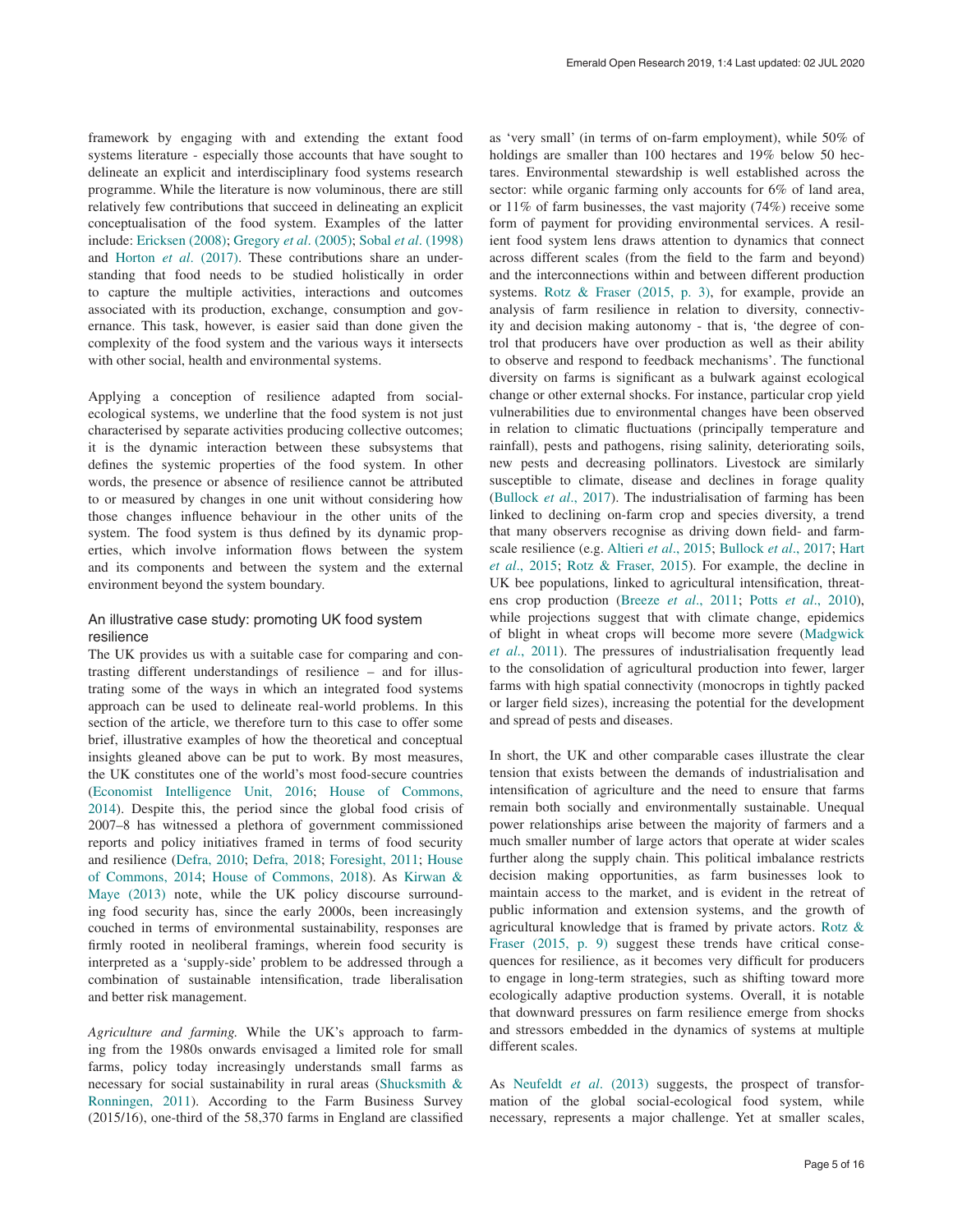there is considerable evidence for drivers of resilience that can and are in some cases being acted on. Multi-functional and agroecological approaches - promoting diversification at the field, farm and landscape scales - increase resilience, in particular to a wider range of temperature and rainfall conditions and through improved pest resistance. For example, a farm-scale study in the UK demonstrates that farm management practices that take an ecosystem-based approach to enhancing pest control and pollination can maintain or increase yields [\(Pywell](#page-10-0) *et al*., 2015). Underpinning these approaches is adaptive capacity and, in particular, a sufficient quality, quantity and diversity of information and services to enable farmers to build the ecological and practical knowledge necessary for a more diversified, resilient farm system ([Kremen](#page-9-0) *et al*., 2012). [Rotz & Fraser \(2015\)](#page-10-0) suggest that comprehensive farmer education and skill building for agroecological practices are possible through publicly and community supported workshops, mentorship programs, and farmer-to-farmer training. Bullock *et al*[. \(2017, p.883\),](#page-8-0) meanwhile, draw attention to knowledge transfer to and among farmers, building capacity and enhancing social networks, in order to support adaptive decision-making for resilience. The case studies reviewed by [Pelletier](#page-9-0) *et al*. (2016) similarly draw attention to the centrality of learning to resilience (see also [Walker](#page-10-0) *et al.*, [2006\)](#page-10-0), and the role played by the broader social, institutional and governance context.

These settings can drive forward responsive decision making and locally appropriate innovations that emerge from the integration of farmer and scientific knowledge. It is in this way that collaborations such as producer movements can have a significant role, leading the transformation of farming systems and landscapes towards resilient and multifunctional social-ecological settings (Hart *et al*[., 2015\)](#page-9-0). Yet, as noted, the space for knowledge and information has contracted as the power of commercial interests has increased in contemporary food systems. Indeed, Rotz and Fraser conclude that knowledge and information have 'long been politicised for commercial interests' with public information and extension following the lead of dominant actors 'to remain relevant' (p12). The emergence of alternatives is linked to the capacity, capability and willingness of motivated public and private food system actors at different scales to converge and confront the dominant discourse, as has been seen in the success of producer movements, alternative food networks (e.g. [Kremen](#page-9-0) *et al*., 2012) and the food sovereignty movement (e.g. [Aguayo & Latta, 2015](#page-8-0)).

*Global value chains.* Food and drink is the UK's most significant manufacturing sector and the world's fourth largest (Food & Drinks Federation, 2015; [GFS, 2017](#page-9-0)). Although the UK is historically one of the world's most food secure countries, it is notable that its reliance on food imports has been steadily rising, which currently account for almost half (48%) of consumption. The UK is especially reliant on food imports from the EU - one of the reasons why analysts are predicting that Brexit will have a major and negative impact on the nation's food security ([Lang & Schoen, 2016](#page-9-0)). In short, the UK's food system is inextricably tied to the operation of global value chains. The analysis of resilience within value chain studies has been mainly

taken up by the sub-fields of supply chain management (SCM) and logistics. The focal point for these perspectives is the company - primarily the buyer – rather than a broader range of actors within the value chain. The analysis of resilience in supply chains originates from the early 2000s in the wake of supply chain disruptions resulting from natural disasters like the Indian Ocean tsunami of 2004 [\(Christopher & Peck, 2004](#page-8-0); [Datta](#page-8-0)  *et al*[., 2007](#page-8-0); [Sheffi & Rice, 2005\)](#page-10-0). More recent studies have concentrated on improving resilience in supply chains to improve the ability to manage and minimise risk so as to improve firm efficiency and hence performance ([Azevedo](#page-8-0) *et al*., 2013; [Elleuch](#page-9-0) *et al*., 2016; Pettit *et al*[., 2010\)](#page-10-0). This body of work has prioritised the development of supply chain capabilities for firms, such as optimisation, efficiency, robustness, redundancy, responsiveness and continuity, rather than, say, environmental and social sustainability ([Schmitt](#page-10-0) *et al*., 2017). [Pettit](#page-10-0) *et al*. [\(2010\)](#page-10-0) note that supply chain resilience is synonymous with these aforementioned performance capabilities. The increased efficiency of sourcing, however, has arguably made supply chains more vulnerable to disruptions, specifically through 'lean sourcing' approaches, just-in-time systems (JIT), standardised components and reductions in the supply base, as these approaches have tended to neglect within chains both collaboration and social and environmental embeddedness [\(Christopher & Peck, 2004](#page-8-0); [Lee & Rammohan, 2017](#page-9-0)). Moreover, most studies on supply chain resilience have been dominated by non-food case studies. The limited number focused on agrifood supply chains tend to adopt the 'risk and performance' management bias of focal firms in their approach. According to Knickel *et al*[. \(2017\),](#page-9-0) this focus on maximising buyer profits has tended to be at the expense of British farmers, which have tended to pay the costs with falling incomes and complaints of unfair supermarket buying practices. There are some rare exceptions, such as the study by [Leat & Revoreda-Giha \(2013\)](#page-9-0) of Asda's pork supply chain, which highlights the importance of collaboration with both farmers and animal welfare charities to raise product quality. In this case, however, the overriding objective for Asda was still competitiveness. There is an emergence of work on the 'greening' of supply chains ([Tachizawa & Wong, 2015\)](#page-10-0) but, again, non-food supply chains dominate the case studies and the main focus is the reduction in energy use.

The analytical blindness regarding the intrinsic complexities of agrifood value chains is problematic on a number of levels. Firstly, according to Rueda *et al*[. \(2017\)](#page-10-0) agrifood value chains are diffuse and seasonal, meaning supply chain actors can source from a large number of producers and in many cases from smallholders (cocoa, coffee, vegetables plus tropical and citrus fruits) from a wide diversity of climates and social conditions (temporal and spatial). Therefore, there is a wide range of risks regarding production conditions, including political (e.g. Brexit), social (e.g. gender inequality, child labour and modern slavery), climatic (e.g. changing weather patterns), ecological (e.g. deforestation and biodiversity loss) and biological (e.g. pest and diseases). There also appears to be a difficulty in identifying illegal, unsafe and unethical practices of second or third tier suppliers, as illustrated by the 2013 'horsemeat scandal'. There is also a concentration of power at certain nodes of the supply chain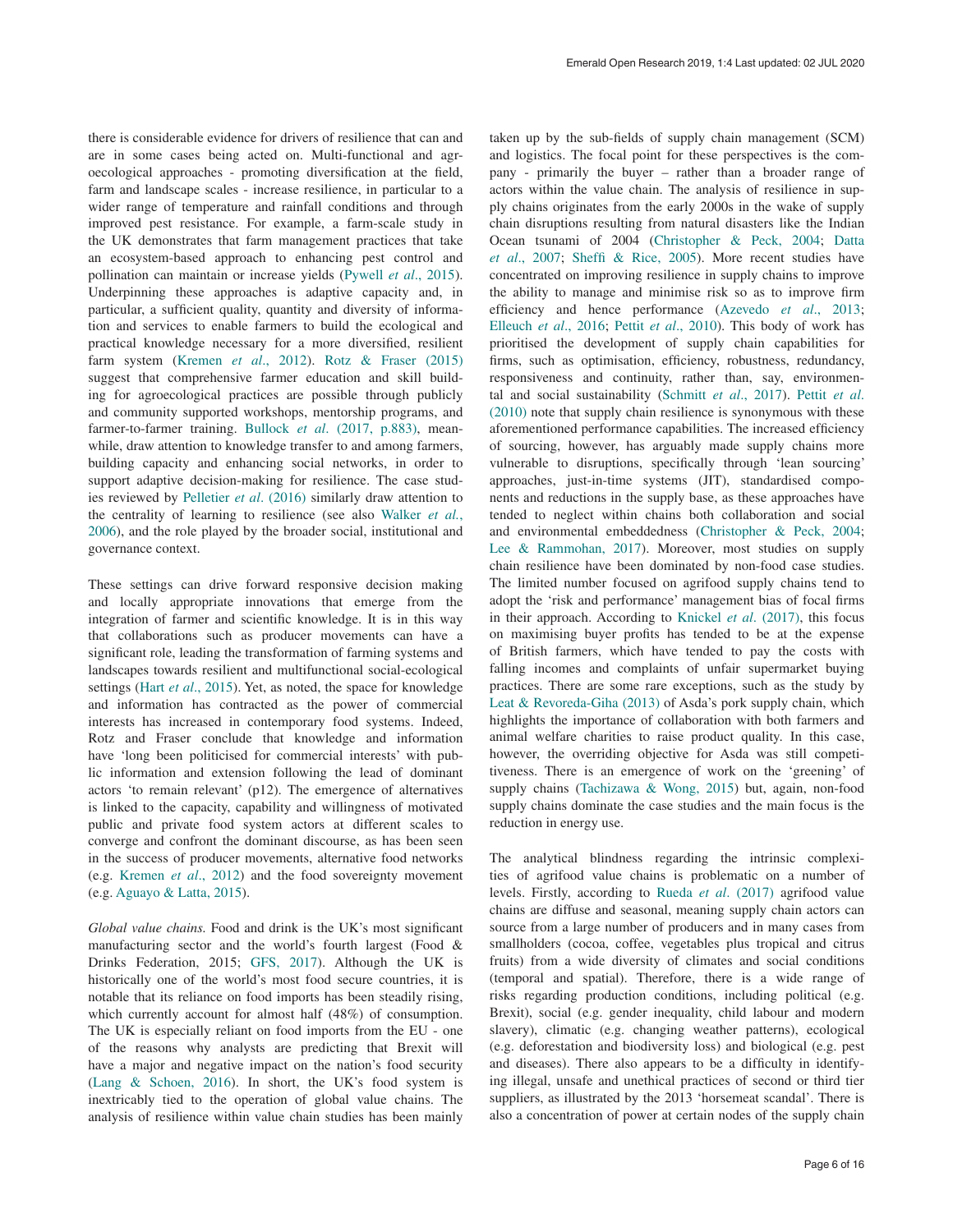- for example, just three supermarkets in the UK now account for over 70% of the UK grocery market. A recent [Oxfam \(2015\)](#page-9-0) report shows the producers share of value is decreasing - e.g. farmers receive an estimated 4% of the value added to green beans while supermarkets receive 40%. This is at a time when cost of inputs for producers is increasing. This unfair distribution of value brings into question governance and transparency in supply chains. For example, 50% of tea grown in Malawi is exported to the UK yet 50% of tea workers in Malawi receive wages below the extreme poverty line of \$1.25 per day [\(Oxfam,](#page-9-0)  [2015\)](#page-9-0). Growing concern regarding malpractice by UK supermarkets led to the setting-up of the Groceries Code Adjudicator in 2013 as an independent office in government to investigate unfair practice. Complexity is further compounded by embeddedness of inputs, which can lead to incorrect assumptions regarding the resilience of local foods such as UK cheddar, whose origin of inputs in animal feed include the high risk commodity soy sourced from Brazil and Argentina (Schmitt *et al*[., 2017\).](#page-10-0) There are also difficulties with aggregation in studying agrifood value chains as indicators are not comparable because they are measured at different scales.

It is clear that the complexity of agrifood value chains means any discussion of resilience needs to be much more than just a short-term risk management approach and requires an in-depth understanding of the consequences of different production, exchange and distribution practices. Current approaches to resilience in supply chains fail to account for the complexity and the temporal and spatial dimensions of agrifood value chains. Furthermore, value chains tend to obscure the relationship between producer and consumer. All this can lead to oversimplification regarding building and measurement of resilience, and create unintended negative social and environmental consequences. A number of authors argue there is an urgent need for a more inclusive multi-dimensional view of resilience that acknowledges the complexity of agrifood value chains ([Kirwan](#page-9-0)  *et al*[., 2017;](#page-9-0) [Schmitt](#page-10-0) *et al*., 2017). Amid rising concern, civil society organisations, some shareholders and consumers have put pressure on retailers and manufacturers to provide products that meet higher social and environmental standards. Over the past decade this has spawned the proliferation in private governance standards based on social and environmental criteria e.g. own company farm assurance schemes. These corporate investments in supply chains have, however, been criticised for enabling supermarkets to accrue even more value through premium pricing, while adhering to standards that are seen as minimal in terms of social and environmental performance ([Rueda](#page-10-0) *et al*., 2017).

*Consumption.* From a food systems perspective, consumption is arguably the least studied and therefore least understood aspect of the resilience framework. Yet in the UK it is the role of the consumer that has been front and centre of what have probably been the two most prominent food policy debates in recent years - namely, obesity and food adulteration. As the *Guardian* newspaper reported in April 2016, on current trends, the UK's share of EU-wide obesity - already the region's highest – is projected to reach 38% by 2025. Yet this 'obesity crisis' is not simply a matter of poor diet and lifestyle choices. As [Julie Guthman \(2011\)](#page-9-0)

argues in *Weighing In,* the *aesthetics* of obesity (i.e. shape, size and body image) are often conflated with the *epidemiology* of obesity (i.e. adiposity, or excess fat tissue, as a cause of illness and premature death). It is this conflation that has fed the moral economy of the obesity debate in the UK wherein consumers (invariably the poor or those from lower socioeconomic groups) are blamed for being 'fat' (see [Glaze & Richardson, 2017\)](#page-9-0) rather than, say, apportioning blame to food producers, retailers or the advertising industry. On this reading, the preference of successive governments for dealing with obesity through targeting the individual with health promotion and healthy eating campaigns rather than through direct market intervention or industry regulation (the anticipated introduction of a 'sugar tax' notwithstanding) can be seen as an attempt to create 'resilient consumers'.

Theoretically speaking, this chimes with [Jonathan Joseph's \(2013\)](#page-9-0) critique of resilience. Although resilience is usually presented as operating at the systems level, at least in the Anglo-Saxon world, it is 'best understood as a form of neoliberal governmentality that places emphasis on individual adaptability' (p. 38). The treatment of power and the structure of societal relations within resilience has long been a source of criticism: for some, the language of resilience inevitably shifts the responsibility for coping with shocks and stressors onto those who are least able to assume the burden, and in so doing recreates and reinforces unequal social relations [\(MacKinnon & Derickson, 2013;](#page-9-0) [Robinson](#page-10-0)  [& Carson, 2015\)](#page-10-0). In a similar vein, [Iain Pirie \(2016\)](#page-10-0) has linked the moral economy of obesity to the contradictory demands of neoliberal systems of food provision and public health regimes (see also [Guthman & DuPuis, 2006\)](#page-9-0). On the one hand, the public health regime demands that individuals take responsibility for the management of their own bodies; on the other hand, the deregulated food system encourages patterns of consumption incompatible with this self-management. Pirie, drawing on Clarke *et al*[. \(2010\),](#page-8-0) argues that the contradiction between neoliberal food and health regimes is resolved through the practice of 'biomedicalisation' - that is, a shift from a focus on the treatment of illness to the prevention of possible illness through individualised risk profiling. Individuals thus 'face a moral imperative to act as responsible informed medical consumers who purchase the appropriate medical technologies to enhance their lives and effectively manage risk' [\(Pirie 2016, p. 3\)](#page-10-0). Each of these cases are illustrative of Brassett *et al*[.'s \(2013, 222\)](#page-8-0) suggestion that 'resilience is fast becoming the organising principle in contemporary political life'. Yet the focus on individual responsibility is at odds the perspective of food system resilience, which requires as a starting point for analysis an appreciation of the complex socio-cultural, political-ecological system from which health and wellbeing outcomes for consumers arise.

The contradictory demands of modern food systems are also revealed in the recent policy debates about food adulteration. These debates are, of course, not new and can be traced back to the 'food scares' around Salmonella in eggs in the 1980s and BSE in the 1990s ([Miller & Reilly, 1994\)](#page-9-0). Yet it is more recent cases, especially the 'horsemeat' scandal of 2013, which best illustrate modern food system complexities ([Jackson, 2015\)](#page-9-0). In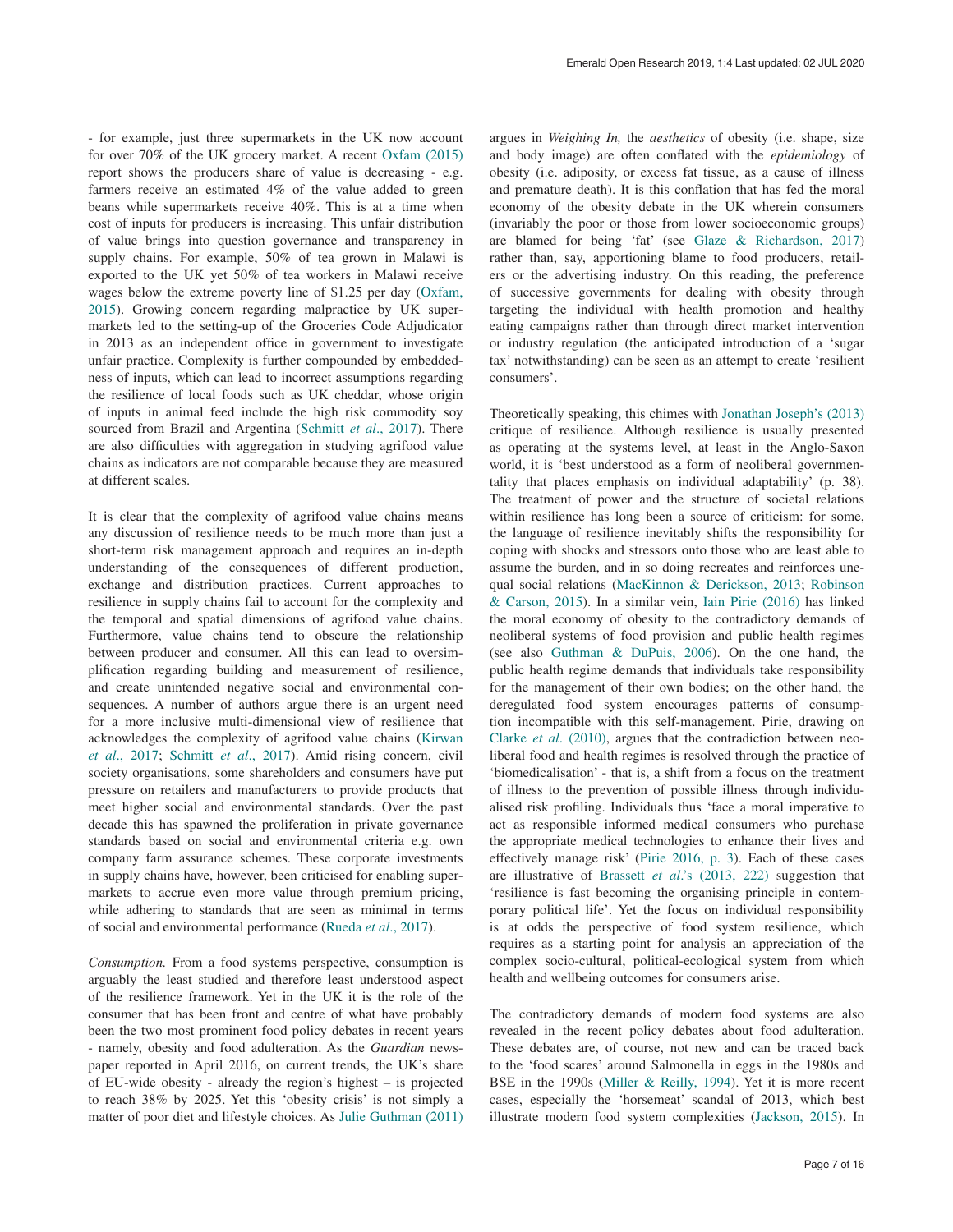this particular case, beef products sold in a number of the UK's leading food retailers including Tesco, Aldi and Lidl were revealed to be contaminated with horse- and pig-meat. This revelation led to a widespread public backlash with retailers forced to withdraw thousands of products from sale and to take out expensive advertising campaigns to reassure sceptical consumers that their produce was indeed safe [\(Jackson, 2015, p. 88-9\).](#page-9-0)  The official inquiries in the UK that followed the 'horsemeat scandal' concluded that the contamination of beef had resulted from fraudulent behaviour rather than accidental contamination. Critical commentary at the time quickly pointed to the imperative to cut costs as the key driver of the scandal with the *Guardian's*  [Felicity Lawrence \(2013\)](#page-9-0) pointing to the fact that, in 2015, an 'economy range' beef burger retailed for as little as 25 pence. As Jackson notes, at no point during or after the scandal was there any suggestion that contaminated meat posed a health risk; horsemeat is, after all, perfectly safe and consumed widely in many EU countries. Rather, Jackson suggests, what gave the scandal its political salience was the way it fed into prevailing consumer anxieties concerning what [Bové & Dufour \(2005\)](#page-8-0) call 'food from nowhere' - that is, food produced through industrial processes and densely internationalised supply chains. A similar set of social and cultural forces can be seen at work in the case of 'chlorinated chicken' originating from the US, which has become something of an unlikely symbol of popular opposition to the (currently stalled) Transatlantic Trade and Investment Partnership (TTIP) initiative (See [De Ville &](#page-8-0)  [Siles-Brugge, 2015\)](#page-8-0). As with the horsemeat scandal, the prospect of chlorinated chicken being sold in UK supermarkets is controversial not because it poses a risk to consumer health - it is in fact quite safe - but because it taps into consumer anxieties around industrialised food.

*Issues governance & regulation.* Returning to the horsemeat scandal, [Jackson \(2015, p.96\)](#page-9-0) argues that the upshot of the scandal revealed more than just the level of consumer anxiety around industrialised food; it also shed a light on the complex landscape of food governance and regulation in the UK. A notable feature of the UK's regulatory environment - which is also present to greater or lesser degrees in comparable cases - is the shift in political and economic power along the supply chain from agricultural production policy to, first, food manufacturers and then, later, food retailers ([Marsden](#page-9-0) *et al*., 2000). As discussed above, food retailers now occupy a position at the apex of the food system where they are able to use their near monopsony position to control and coordinate the entire supply chain. Yet the role of retailers in the food system is not just an expression of economic dominance. As [Marsden](#page-9-0) *et al*. (2000) argue, the power shift has gone hand-in-hand with a regulatory shift from public to private rule-making and enforcement. Retailers thus now have a dual role in the UK food system: on the one hand, they are responsible for the social provision of food in sense of meeting consumer demand for low prices; on the other hand, they are also responsible for upholding consumer-based rights in areas such as responsible sourcing and food safety.

It is the presence of these contradictory pressures that explain the popularity of private standards, third-party certification schemes and ethical audit regimes touched on earlier (Fuchs *et al*[., 2011](#page-9-0); [LeBaron](#page-9-0) *et al*., 2017; Rueda *et al*[., 2017](#page-10-0)). Private standards are the principal mechanism by which retailers and other lead firms square the circle between the need to meet simultaneous consumers demand for low prices and highly quality products. In the UK case, [Dolan & Humphrey \(2000;](#page-9-0) see also [Henson & Humphrey, 2010\)](#page-9-0) use the example of the African horticultural sector to demonstrate that, in practice, retailers square the circle by using their economic dominance and market power to force the adjustment costs onto their suppliers, which have to accept low prices while meeting the high compliance costs associated with private standards. From this perspective, one of perverse consequences on the proliferation of private standards, when combined with complex global supply chains, is to raise rather than lower the risks of food adulteration, as the horsemeat scandal illustrates ([Abbots & Coles, 2013](#page-8-0)). An example pertinent to the food system resilience framework is the potential clash between private certification as *a differentiation* strategy for retailers versus private standards as a form of benchmarking of *common* ethical, social or environmental standards. In the case of fair trade labelling, for instance, the UK retailer Sainsbury's and chocolate manufacturer Cadbury (owned by Mondelez) announced in the last year their intention to withdraw their tea and cocoa respectively from the independent Fair Trade labelling scheme, and instead to establish 'in-house' certification (see [Vidal, 2017](#page-10-0)). Whatever the motives for these decisions and future impact on the Fair Trade label, the effect is to add to the growing problem of 'regime complexity' (see [Alter & Meunier, 2009\)](#page-8-0) in the global food system. By this is meant the proliferation of different, overlapping and potentially competing standards, rules and regulations that provide opportunities for firms to 'venue shift' and 'forum shop' to further their interests. In the present context, this trend thus adds yet another layer to the complexity of the food system.

Returning to Marsden *et al*[.'s \(2000\)](#page-9-0) model, one of the consequences of the shift towards retailer-led governance in the UK - if indeed this model is accurate - is that it serves to externalise and therefore depoliticise food systems outcomes not amenable to privatised governance. This tendency has taken many and varied forms, but the example of the 'obesity crisis', discussed earlier will suffice to illustrate the point. As we argued, the approach of successive governments in the UK to the problem of obesity is to frame it as a problem of individual responsibility - a framework, moreover, entirely compatible with retailer-led food governance. Yet the policy interventions informed by this framework have been found to have little to any effect on the prevalence of obesity in the UK. As epidemiological studies show, while obesity is now a worldwide problem and the drivers of it are multi-causal, its prevalence is strongly correlated with income inequality ([Pickett](#page-10-0) *et al*., 2005). In the UK, there is also mounting evidence of a link between obesity rates among lower socioeconomic groups and increasing levels of household food insecurity associated with welfare conditionality and the growing use of food banks (Lambie, 2013; Power *et al.*, 2017). The more important, theoretical point that these two cases - obesity and food adulteration - illustrate is the ways that the traditional equation of governance with government has served to reify subsystem boundaries between production, trade and consumption and to obscure the system-wide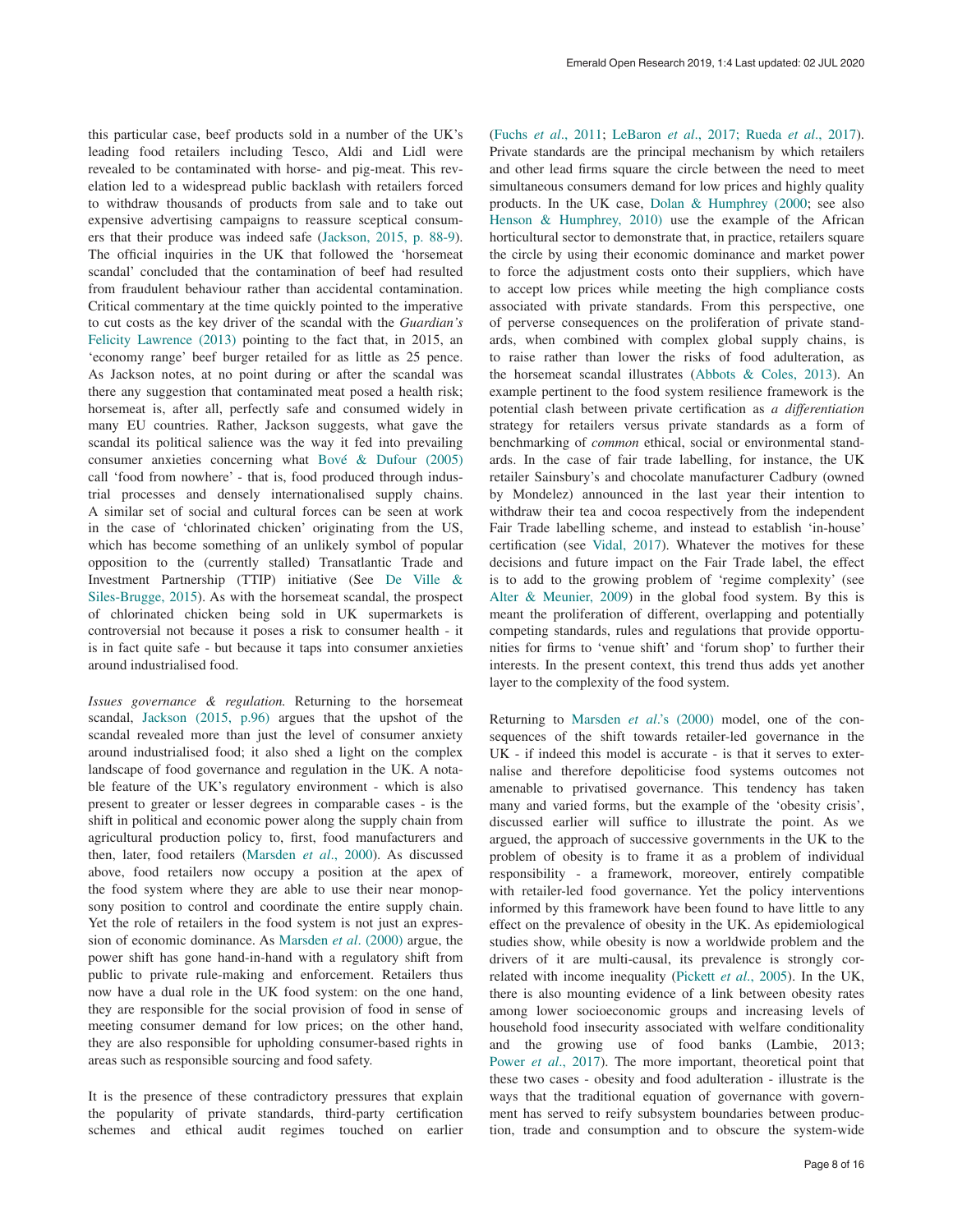<span id="page-8-0"></span>properties of food. But, as a *concept,* governance can be understood more widely than this. For [Rosenau \(1995: 13\),](#page-10-0)  governance refers to all 'systems of rule at all levels of human activity', encompassing both public and private rule-making, and state and non-state intentionality. Conceptualised in this way, governance provides us with a key analytical tool for mapping the structures that exist beyond the system boundary that need to be accounted for when addressing the resilience or otherwise of the subsystems of production, trade and consumption.

## **Conclusion**

In this article, we have sought to delineate a conceptual framework and interdisciplinary research agenda for studying food - what we have termed 'food system resilience'. We have shown that, while the concept of resilience has been used extensively used in a variety of fields, it is rarely applied consistently or holistically. Accordingly, we proposed an augmented social-ecological perspective, geared towards understanding the dynamics and interactions, feedback loops and adaptive capacities in complex systems. Applied specifically to food, we defined this complexity in terms of the structural, institutional and informational obstacles and asymmetries that confront stakeholders embedded in one or more of four levels or subsystems - agriculture and farming, the value chain, consumption, and the governance and regulatory framework. We then applied this framework to the illustrative case of the UK to show some of the ways in which an integrated food systems approach can to be used to delineate real-word problems. Although this case is illustrative rather than substantive, it hints at the analytical value of interdisciplinary approaches to studying food and food systems - and the

extent to which integrated thinking can help to elucidate more sustainable, equitable and, indeed, resilient pathways as they apply to the production, exchange and consumption of food. Clearly, more conceptual and applied research is required to understand fully the determinants of food system outcomes. In particular, further work needs to be undertaken to understand how different food subsystems interact, the nature of system boundaries and the various ways in which the food system relates to other social and environmental systems. These and other questions will thus form the basis of our ongoing research agenda, as we seek to understand and address the increasingly complex and multi-faceted challenges of food provision in the 21st century.

# **Data availability**

No data are associated with this article.

### Grant information

This work was supported by the IKnowFood programme (BB/N02060X/1) which receives their funding from the Global Food Security Fund<http://www.foodsecurity.ac.uk/>.

## Acknowledgements

The authors gratefully acknowledge the funding from the Global Food Security Fund for the large programme grant titled, IKnowFood: Integrating Knowledge for Food Systems Resilience and all members of the IknowFood team particularly Dr Chris West (Stockholm Environmental Institute) who provided helpful guidance during the writing process.

### **References**

Abbots EJ, Coles B: **Horsemeat-gate.** *Food, Culture and Society.* 2013; **16**(4): 535–550. **[Publisher Full Text](http://dx.doi.org/10.2752/175174413X13758634981976)**

Aguayo B, Latta A: **Agro-Ecology and food sovereignty movements in Chile: sociospatial practices for alternative peasant futures.** *Ann Assoc Am Geogr.* 2015; **105**(2): 397–406. **[Publisher Full Text](http://dx.doi.org/10.1080/00045608.2014.985626)**

Alter KJ, Meunier S: **The politics of international regime complexity.** *Perspect Polit.* 2009; **7**(1): 13–24.

# **[Publisher Full Text](http://dx.doi.org/10.1017/S1537592709090033)** Altieri MA, Nicholls CI, Henao A, *et al.*: **Agroecology and the design of climate**

**change-resilient farming systems.** *Agron Sustain Dev.* 2015; **35**(3): 869–890. **[Publisher Full Text](http://dx.doi.org/10.1007/s13593-015-0285-2)**

Azevedo SG, Govindan K, Carvalho H, *et al.*: *Ecosilient* **Index to assess the greenness and resilience of the upstream automotive supply chain.** *J Clean Prod.* 2013; **56**: 131–146. **[Publisher Full Text](http://dx.doi.org/10.1016/j.jclepro.2012.04.011)**

# Béné C, Cannon T, Gupte J, *et al.*: **The potential and limits of the 'Resilience Agenda' in peri-urban contexts.** 2014a. **[Reference Source](https://opendocs.ids.ac.uk/opendocs/handle/123456789/3879)**

Béné C, Newsham A, Davies M, *et al.*: **Review Article: Resilience, Poverty And Development.** *J Int Dev.* 2014b; **26**(5): 598–623. **[Publisher Full Text](http://dx.doi.org/10.1002/jid.2992)**

Bové J, Dufour F: **Food for the Future: Agriculture for a Global Age.** Polity Press: Cambridge, 2005. **[Reference Source](https://books.google.co.in/books/about/Food_for_the_Future.html?id=oOZXn9CA15EC&redir_esc=y)**

### Brassett J, Croft S, Vaughan-Williams N: **Introduction: An Agenda for Resilience Research in Politics and International Relations.** *Politics.* 2013; **33**(4): 221–228. **[Publisher Full Text](http://dx.doi.org/10.1111/1467-9256.12032)**

Breeze TD, Bailey AP, Balcombe KG, *et al.*: **Pollination services in the UK: How** 

**important are honeybees?** *Agriculture, Ecosystems & Environment.* 2011; **142**(3–4): 137–143. **[Publisher Full Text](http://dx.doi.org/10.1016/j.agee.2011.03.020)**

Briguglio L, Cordina G, Kisanga EJ, (Eds).: **Building the economic resilience of small states.** Formatek Publishing for the Islands and Small States Institute of the University of Malta and the Commonwealth Secretariat, London. 2006. **[Reference Source](https://www.um.edu.mt/__data/assets/pdf_file/0010/80749/Book_BUILDING_THE_ECONOMIC_RESILIENCE_OF_SMALL_STATES.pdf)**

Bullock JM, Dhanjal-Adams KL, Milne A, *et al.*: **Resilience and food security: rethinking an ecological concept.** *J Ecol.* 2017; **105**(4): 880–884. **[Publisher Full Text](http://dx.doi.org/10.1111/1365-2745.12791)**

Christopher M, Peck H: **Building the resilient supply chain.** *Int J Logist Manag.* 2004; **15**(2): 1–14. **[Publisher Full Text](http://dx.doi.org/10.1108/09574090410700275)**

Clapp J: **Food.** Cambridge, UK: Polity. 2012.

**[Reference Source](https://books.google.co.in/books/about/Food.html?id=sb062_eta3UC&redir_esc=y)**

Clarke AE, Mamo L, Fosket JR, *et al.,* (Eds): **Biomedicalization: Technoscience, Health, and Illness in the US.** Durham, NC: Duke University Press, 2010. **[Reference Source](https://www.dukeupress.edu/biomedicalization)**

Datta PP, Martin C, Allen P: **Agent-based modelling of complex production/ distribution systems to improve resilience.** *Int J Logist-Res App.* 2007; **10**(3): 187–203.

### **[Publisher Full Text](http://dx.doi.org/10.1080/13675560701467144)**

Defra: **Food 2030, HM Government, London.** 2010. **[Reference Source](http://appg-agscience.org.uk/linkedfiles/Defra food2030strategy.pdf)**

Defra: **Policy Paper: A Green Future, Our 25 year Plan to Improve the Environment**. HM Government, London. 2018.

**[Reference Source](https://assets.publishing.service.gov.uk/government/uploads/system/uploads/attachment_data/file/693158/25-year-environment-plan.pdf)**

De Ville F, Siles-Brugge G: **TTIP: The truth about the Transatlantic Trade and Investment Partnership.** Polity Press. 2015. **[Reference Source](https://www.wiley.com/en-us/TTIP:+The+Truth+about+the+Transatlantic+Trade+and+Investment+Partnership-p-9781509501021)**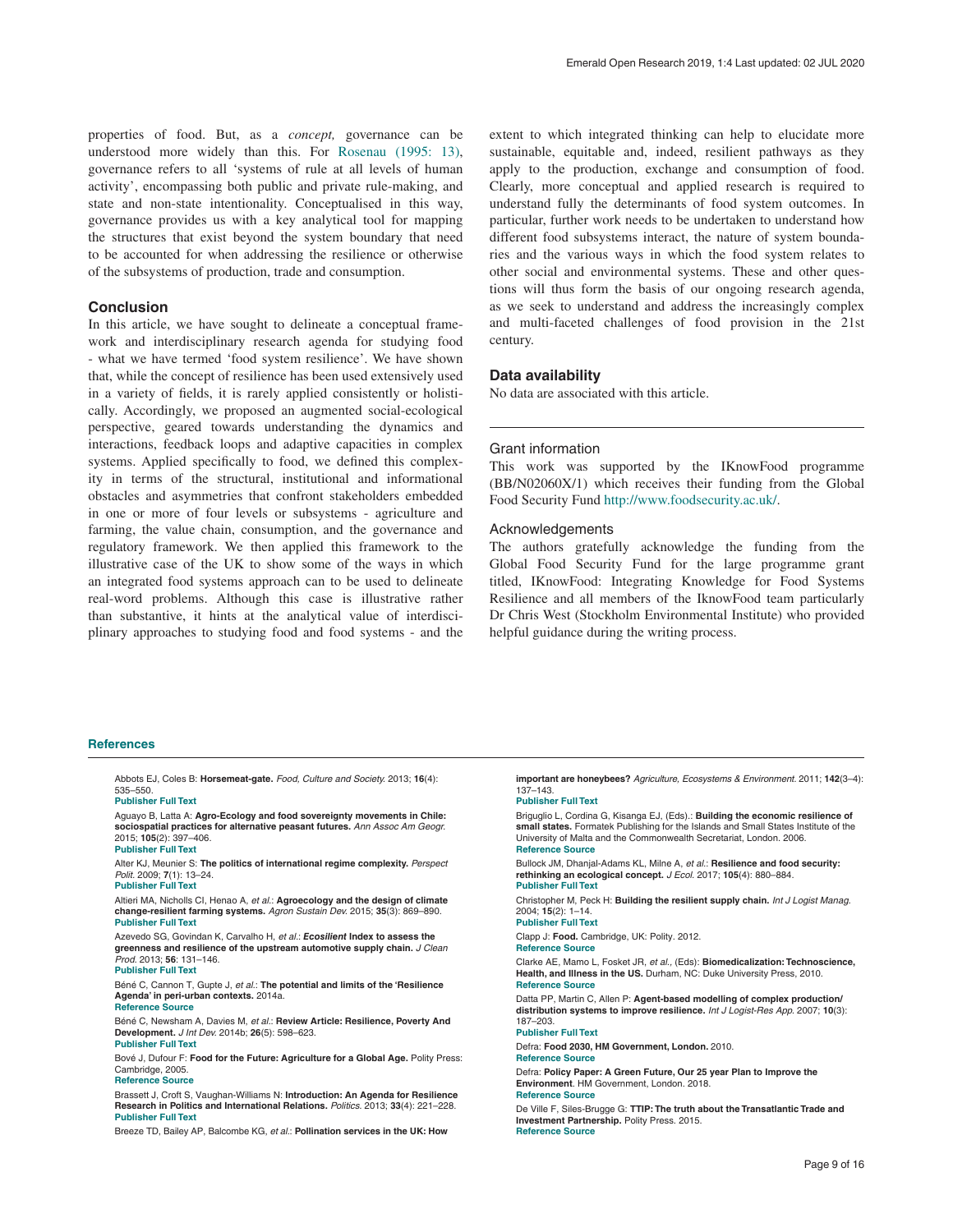<span id="page-9-0"></span>Doherty B: **Resilience and Fair Trade.** *Journal of the Institute of Food Science and Technology.* 2016; **30**(3).

## **[Reference Source](http://eprints.whiterose.ac.uk/110305/)**

Dolan C, Humphrey J: **Governance and Trade in Fresh Vegetables: The Impact of UK Supermarkets on the African Horticulture Industry.** *J Dev Stud.* 2000; **37**(2): 147–176.

### **[Publisher Full Text](http://dx.doi.org/10.1080/713600072)**

Domptail S, Easdale MH, Yuerlita: **Managing socio-ecological systems to achieve sustainability: a study of resilience and robustness.** *Environ Policy Gov.* 2013; **23**(1): 30–45.

**[Publisher Full Text](http://dx.doi.org/10.1002/eet.1604)** Economist Intelligence Unit: **Global Food Security Index 2016**. London: EIU. 2016. **[Reference Source](https://foodsecurityindex.eiu.com/Home/DownloadResource?fileName=EIU Global Food Security Index - 2016 Findings & Methodology.pdf)**

Elleuch H, Dafaoui E, Elmhamedi A, *et al.*: **Resilience and vulnerability in supply chain: literature review.** *IFAC-PapersOnLine.* 2016; **49**(12): 1448–1453. **[Publisher Full Text](http://dx.doi.org/10.1016/j.ifacol.2016.07.775)**

Ensor JE, Park SE, Hoddy ET, *et al.*: **A rights-based perspective on adaptive capacity.** *Glob Environ Change.* 2015; **31**: 38–49. **[Publisher Full Text](http://dx.doi.org/10.1016/j.gloenvcha.2014.12.005)**

Ericksen PJ: **Conceptualizing food systems for global environmental change research.** *Glob Environ Change.* 2008; **18**(1): 234–245. **[Publisher Full Text](http://dx.doi.org/10.1016/j.gloenvcha.2007.09.002)**

Fine B: **Towards a political economy of food.** *Rev Int Polit Econ.* 1994; **1**(3): 519–545.

### **[Publisher Full Text](http://dx.doi.org/10.1080/09692299408434297)**

Folke C: **Freshwater for resilience: a shift in thinking.** *Philos Trans R Soc Lond B Biol Sci.* 2003; **358**(1440): 2027–2036.

### **[PubMed Abstract](http://www.ncbi.nlm.nih.gov/pubmed/14728796)** | **[Publisher Full Text](http://dx.doi.org/10.1098/rstb.2003.1385)** | **[Free Full Text](http://www.ncbi.nlm.nih.gov/pmc/articles/1693282)**

Folke C: **Resilience: the emergence of a perspective for social-ecological systems analyses.** *Glob Environ Change.* 2006; **16**(3): 253–267. **[Publisher Full Text](http://dx.doi.org/10.1016/j.gloenvcha.2006.04.002)**

Folke C, Carpenter SR, Walker B, *et al.*: **Resilience thinking: integrating resilience, adaptability and transformability.** *Ecol Soc.* 2010; **15**(4): 20. **[Publisher Full Text](http://dx.doi.org/10.5751/ES-03610-150420)**

Foresight: **The Future of Food and Farming. Final Project Report**. 2011. **[Reference Source](http://www.eracaps.org/sites/default/files/content/foresight_report.pdf)**

Fuchs D, Kalfagianni A, Havinga T: **Actors in private food governance: the legitimacy of retail standards and multistakeholder initiatives with civil society participation.** *Agric Human Values.* 2011; **28**(3): 353–367. **[Publisher Full Text](http://dx.doi.org/10.1007/s10460-009-9236-3)**

Gallie WB: **Essentially Contested Concepts.** *Proceeding of the Aristotelian Society.* 1956; **56**(1): 167–198.

# **[Publisher Full Text](http://dx.doi.org/10.1093/aristotelian/56.1.167)**

Gereffi G, Korzeniewicz M, (Eds.): **Commodity chains and global capitalism**. Westport, CT: Praegar Publishers, 1994. **[Reference Source](https://edisciplinas.usp.br/pluginfile.php/4211905/mod_folder/content/0/Gereffi (1994) The Organization of Buyer-Driven Global Commodity Chains.pdf)**

Glaze S, Richardson B: **Poor choice? Smith, Hayek and the moral economy of food consumption.** *Econ Soc.* 2017; **46**(1): 128–151.

**[Publisher Full Text](http://dx.doi.org/10.1080/03085147.2017.1308058)** Global Food Security: **UK Threat.** 2017.

### **[Reference Source](https://www.foodsecurity.ac.uk/challenge/uk-threat/)**

Goodman D, Watts MJ, (Eds.): **Globalising Food: Agrarian Questions and Global Restructuring**. Abingdon, UK: Routledge, 1994.

### **[Reference Source](http://www.egrg.rgs.org/wp-content/uploads/2013/12/goodwatt.pdf)**

Gregory PJ, Ingram JSI, Brklacich M: **Climate change and food security.** *Philos T R Soc B.* 2005; **360**: 2139–2148.

# **[Publisher Full Text](http://dx.doi.org/10.1098/rstb.2005.1745)**

Guthman J: **Weighing In: Obesity, Food Justice and the Limits of Capitalism.** University of California Press, 2011. **[Reference Source](http://www.worldcat.org/title/weighing-in-obesity-food-justice-and-the-limits-of-capitalism/oclc/756485067)**

Guthman J, DuPuis M: **Embodying neoliberalism: economy, culture and the politics of fat.** *Environ Plan D.* 2006; **24**(3): 427–448. **[Publisher Full Text](http://dx.doi.org/10.1068/d3904)**

Hart AK, McMichael P, Milder JC, *et al.*: **Multi-functional landscapes from the grassroots? The role of rural producer movements.** *Agric Human Values.* 2015; **33**(2): 305–322.

### **[Publisher Full Text](http://dx.doi.org/10.1007/s10460-015-9611-1)**

Henson S, Humphrey J: **Understanding the complexities of private standards in global agri-food chains as they impact developing countries.** *J Dev Stud.* 2010; **46**(9): 1628–1646.

### **[PubMed Abstract](http://www.ncbi.nlm.nih.gov/pubmed/21328807)** | **[Publisher Full Text](http://dx.doi.org/10.1080/00220381003706494)**

Holling CS: **Engineering resilience versus ecological resilience**. In P. Schulze (Ed.), *Engineering within ecological constraints*. Washinghton DC: National Academy Press. 1996; 31–44. **[Reference Source](http://www.environmentalmanager.org/wp-content/uploads/2008/03/holling-eng-vs-eco-resilience.pdf)**

Horton P, Banwart SA, Brockington D, *et al.*: **An agenda for integrated systemwide interdisciplinary agri-food research.** *Food Secur.* 2017; **9**(2): 195–210. **[Publisher Full Text](http://dx.doi.org/10.1007/s12571-017-0648-4)**

House of Commons: **The Agricultural Bill.** House of Commons, London. 2018.

House of Commons, Environment, Food and Rural Affairs Committee: **Food Security: demand, consumption and waste.** House of Commons, London. 2014. **[Reference Source](http://www.publications.parliament.uk/pa/cm201415/cmselect/cmenvfru/703/703.pdf)**

Jackson P: **Anxious appetites: Food and consumer culture**. London, UK: Bloomsbury Academic, 2015. **[Reference Source](https://books.google.co.in/books?id=PnMpCgAAQBAJ&pg=PR4&lpg=PR4&dq=Anxious+appetites:+Food+and+consumer+culture.+London,+UK:+Bloomsbury+Academic+2015&source=bl&ots=d0woXGMNjr&sig=8x-EvZmEOde4sHI4NxNeA95MRNk&hl=en&sa=X&ved=2ahUKEwiHnJ2fsYXfAhXXdysKHaBuDmwQ6AEwBHoECAEQAQ#v=onepage&q&f=false)**

### Joseph J: **Resilience as embedded neoliberalism: a governmentality approach.** *Resilience: International policy, practice and discourse.* 2013; **1**(1): 38–52.

### **[Publisher Full Text](http://dx.doi.org/10.1080/21693293.2013.765741)**

Kirwan J, Maye D: **Food security framings within the UK and the integration of local food systems.** *J Rural Stud.* 2013; **29**: 91–100. **[Publisher Full Text](http://dx.doi.org/10.1016/j.jrurstud.2012.03.002)**

### Kirwan J, Maye D, Brunori G: **Acknowledging complexity in food supply chains when assessing their performance and sustainability.** *J Rural Stud.* 2017; **52**:

### 21–32. **[Publisher Full Text](http://dx.doi.org/10.1016/j.jrurstud.2017.03.008)**

Kneen B: **From Land to Mouth.** Toronto: NC Press. 1993. **[Reference Source](http://ramshorn.ca/sites/default/files/LandToMouth.pdf)**

# Knickel K, Redman M, Darnhofer I, *et al.*: **Between aspirations and reality:**

**Making farming, food systems and rural areas more resilient, sustainable and equitable.** *J Rural Stud.* (in press), 2018; **59**: 197–210. **[Publisher Full Text](http://dx.doi.org/10.1016/j.jrurstud.2017.04.012)**

Kremen C, Iles A, Bacon C: **Diversified farming systems: an agroecological, systems-based alternative to modern industrial agriculture.** *Ecol Soc.* 2012; **17**(4): 44–57.

### **[Publisher Full Text](http://dx.doi.org/10.5751/ES-05103-170444)**

Lang T, Schoen V: **Food security and Brexit: how the CAP began**. *LSE Brexit*. 2016.

### **[Reference Source](http://blogs.lse.ac.uk/brexit/2016/03/23/food-security-and-brexit-how-the-cap-began/)**

Lawrence F: **Horsemeat burger scandal: history repeating itself.** *The Guardian.* 2013.

### **[Reference Source](https://www.theguardian.com)**

Leach M, Scoones I, Stirling A: **Dynamics Sustainabilities: Technology, Environment, Social Justice**. Abington, UK: Earthscan. 2010. **[Publisher Full Text](http://dx.doi.org/10.4324/9781849775069)**

LeBaron G, Lister J, Dauvergne P: **Governing global supply chain sustainability through the ethical audit regime.** *Globalizations.* 2017; **14**(6): 958–975. **[Publisher Full Text](http://dx.doi.org/10.1080/14747731.2017.1304008)**

Leat P, Revoredo-Giha C: **Risk and resilience in agri-food supply chains: the case of the ASDA PorkLink supply chain in Scotland.** *Supply Chain Manag.* 2013; **18**(2): 219–231. **[Publisher Full Text](http://dx.doi.org/10.1108/13598541311318845)**

Lee HL, Rammohan SV: **Improving social and environmental performance in global supply chains.** In: Bouchery Y, Corbett C, Fransoo J, Tan T. (eds) Sustainable Supply Chains. *Springer Series in Supply Chain Management*. Springer, Cham. 2017; **4**: 439–464.

### **[Publisher Full Text](http://dx.doi.org/10.1007/978-3-319-29791-0_20)**

MacKinnon D, Derickson KD: **From resilience to resourcefulness: A critique of resilience policy and activism.** *Prog Hum Geogr.* 2013; **37**(2): 253–270. **[Publisher Full Text](http://dx.doi.org/10.1177/0309132512454775)**

### Madgwick JW, West JS, White RP, *et al.*: **Impacts of climate change on wheat anthesis and fusarium ear blight in the UK.** *Eur J Plant Pathol.* 2011; **130**(1): 117–131.

### **[Publisher Full Text](http://dx.doi.org/10.1007/s10658-010-9739-1)**

Marsden T, Flynn A, Harrison M: **Consuming Interests: The Social Provision of Foods**. UCL Press, 2000.

### **[Reference Source](https://books.google.co.in/books?id=L5jwqItG-B8C&printsec=frontcover&source=gbs_ge_summary_r&cad=0#v=onepage&q&f=false)**

Martin R, Sunley P: **On the notion of regional economic resilience: conceptualization and explanation.** *J Econ Geogr.* 2015; **15**(1): 1–42. **[Publisher Full Text](http://dx.doi.org/10.1093/jeg/lbu015)**

Matyas D, Pelling M: **Positioning resilience for 2015: the role of resistance, incremental adjustment and transformation in disaster risk management policy.** *Disasters.* 2015; **39 Suppl 1**: s1–s18. **[PubMed Abstract](http://www.ncbi.nlm.nih.gov/pubmed/25494954)** | **[Publisher Full Text](http://dx.doi.org/10.1111/disa.12107)**

Miller D, Reilly J: **Food 'Scares' in the Media**. Glasgow University Media Unit, 1994. **[Reference Source](http://www.dmiller.info/food-scares-in-the-media)**

Nelson DR, Adger WN, Brown K: **Adaptation to Environmental Change: Contributions of a Resilience Framework.** *Annu Rev Environ Resour.* 2007; **32**(1): 395–419.

### **[Publisher Full Text](http://dx.doi.org/10.1146/annurev.energy.32.051807.090348)**

Neufeldt H, Jahn M, Campbell BM, *et al.*: **Beyond climate-smart agriculture: toward safe operating spaces for global food systems.** *Agriculture and Food Security.* 2013; **2**: 12. **[Publisher Full Text](http://dx.doi.org/10.1186/2048-7010-2-12)**

Oxfam: **In Work but Trapped in Poverty.** Oxfam, UK: Oxfam International. 2015. Patel R, McMichael P: **A political economy of the food riot.** In: Pritchard D, Pakes F. (Eds) *Riot, Unrest and Protest on the Global Stage.* London, UK: Palgrave Macmillan, 2009; 9–35. **[Reference Source](https://www.researchgate.net/profile/Philip_Mcmichael/publication/286884893_A_Political_Economy_of_the_Food_Riot/links/5694f44608aeab58a9a4b5a4/A-Political-Economy-of-the-Food-Riot.pdf)**

Pelletier B, Hickey GM, Bothi KL, *et al.*: **Linking rural livelihood resilience and food security: an international challenge.** *Food Secur.* 2016; **8**(3): 469–476. **[Publisher Full Text](http://dx.doi.org/10.1007/s12571-016-0576-8)**

Pelling M, O'Brien K, Matyas D: **Adaptation and transformation.** *Clim Change.* 2014; **133**(1): 113–127. **[Publisher Full Text](http://dx.doi.org/10.1007/s10584-014-1303-0)**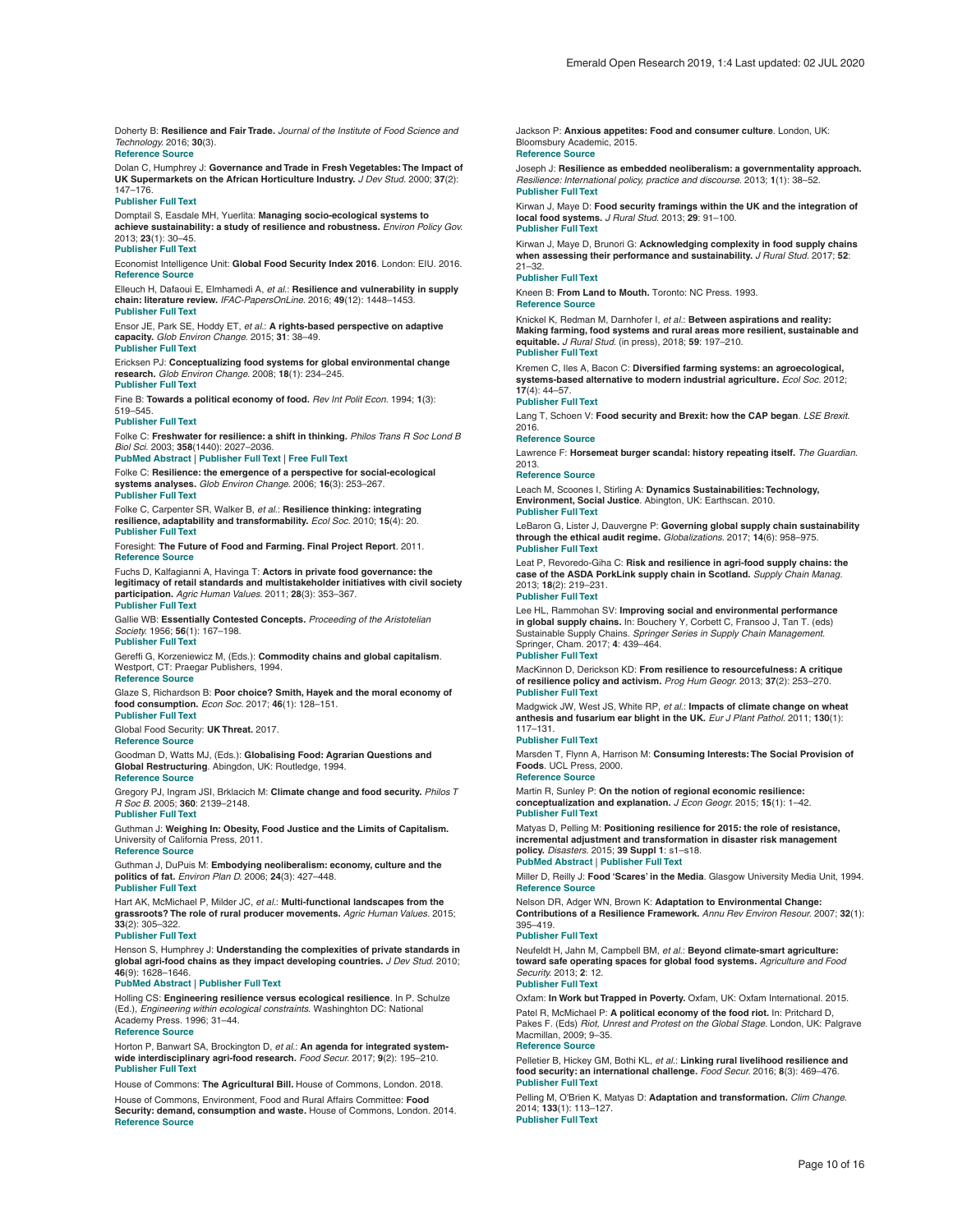<span id="page-10-0"></span>Pettit TJ, Fiksel J, Croxton KL: **Ensuring supply chain resilience: development of a conceptual framework.** *J Bus Logist.* 2010; **31**(1): 1–21. **[Publisher Full Text](http://dx.doi.org/10.1002/j.2158-1592.2010.tb00125.x)**

Pickett KE, Kelly S, Brunner E, *et al.*: **Wider income gaps, wider waistbands? An ecological study of obesity and income inequality.** *J Epidemiol Community Health.* 2005; **59**(8): 670–674. **[PubMed Abstract](http://www.ncbi.nlm.nih.gov/pubmed/16020644)** | **[Publisher Full Text](http://dx.doi.org/10.1136/jech.2004.028795)** | **[Free Full Text](http://www.ncbi.nlm.nih.gov/pmc/articles/1733121)**

Pirie I: **Disordered eating and the contradictions of neoliberal governance.** *Sociol Health Illn.* 2016; **38**(6): 839–853.

**[PubMed Abstract](http://www.ncbi.nlm.nih.gov/pubmed/26896419)** | **[Publisher Full Text](http://dx.doi.org/10.1111/1467-9566.12408)**

Potts SG, Biesmeijer JC, Kremen C, *et al.*: **Global pollinator declines: trends, impacts and drivers.** *Trends Ecol Evol.* 2010; **25**(6): 345–353. **[PubMed Abstract](http://www.ncbi.nlm.nih.gov/pubmed/20188434)** | **[Publisher Full Text](http://dx.doi.org/10.1016/j.tree.2010.01.007)**

Power M, Doherty B, Pickett K, *et al.*: **All In It Together? community food aid in a multi-ethnic context.** *J Soc Policy.* 2017; **46**(3): 447–471.

# **[Publisher Full Text](http://dx.doi.org/10.1017/S0047279417000010)**

Pywell RF, Heard MS, Woodcock BA, *et al.*: **Wildlife-friendly farming increases crop yield: evidence for ecological intensification.** *Proc Biol Sci.* 2015; **282**(1816): 20151740.

**[PubMed Abstract](http://www.ncbi.nlm.nih.gov/pubmed/26423846)** | **[Publisher Full Text](http://dx.doi.org/10.1098/rspb.2015.1740)** | **[Free Full Text](http://www.ncbi.nlm.nih.gov/pmc/articles/4614778)**

Robinson GM, Carson DA: **Resilient communities: transitions, pathways and resourcefulness.** *Geogr J.* 2015; **182**(2): 114–122. **[Publisher Full Text](http://dx.doi.org/10.1111/geoj.12144)**

Robinson LW, Berkes F: **Multi-level participation for building adaptive capacity: Formal agency-community interactions in northern Kenya.** *Glob Environ Change.* 2011; **21**(4): 1185–1194. **[Publisher Full Text](http://dx.doi.org/10.1016/j.gloenvcha.2011.07.012)**

Rosenau JN: **'Governance in the 21st Century'.** *Global Governance.* 1995; Winter, **1**(1): 13–43.

### **[Reference Source](https://www.jstor.org/stable/27800099?seq=1#page_scan_tab_contents)**

Rotz S, Fraser E: **Resilience and the industrial food system: analyzing the impacts of agricultural industrialization on food system vulnerability.** *J Environ Stud Sci.* 2015; **5**(3): 459–473. **[Publisher Full Text](http://dx.doi.org/10.1007/s13412-015-0277-1)**

Rueda X, Garrett RD, Lambin EF: **Corporate investments in supply chain sustainability: selecting instruments in the agri-food industry.** *J Clean Prod.*

2017; **142**: 2480–2492. **[Publisher Full Text](http://dx.doi.org/10.1016/j.jclepro.2016.11.026)**

Schmitt E, Galli F, Menozzi D, *et al.*: **Comparing the sustainability of local and global food products in Europe.** *J Clean Prod.* 2017; **165**: 346–359. **[Publisher Full Text](http://dx.doi.org/10.1016/j.jclepro.2017.07.039)**

Sheffi Y, Rice JB: **A Supply Chain View of the Resilient Enterprise.** *MIT Sloan Manag Rev.* 2005; **47**(1): 41–48. **[Reference Source](https://www.researchgate.net/profile/Yossi_Sheffi/publication/255599289_A_Supply_Chain_View_of_the_Resilient_Enterprise/links/0f31753b2b38d2f8da000000/A-Supply-Chain-View-of-the-Resilient-Enterprise.pdf)**

Shucksmith M, Rønningen K: **The Uplands after neoliberalism? – The role of the small farm in rural sustainability.** *J Rural Stud.* 2011; **27**(3): 275–287. **[Publisher Full Text](http://dx.doi.org/10.1016/j.jrurstud.2011.03.003)**

Sobal J, Khan LK, Bisogni C: **A conceptual model of the food and nutrition system.** *Soc Sci Med.* 1998; **47**(7): 853–863. **[PubMed Abstract](http://www.ncbi.nlm.nih.gov/pubmed/9722106)** | **[Publisher Full Text](http://dx.doi.org/10.1016/S0277-9536(98)00104-X)**

Sullivan-Taylor B, Wilson DC: **Managing the threat of terrorism in British travel and leisure organizations.** *Organ Stud.* 2009; **30**(2–3): 251–276. **[Publisher Full Text](http://dx.doi.org/10.1177/0170840608101480)**

Tachizawa EM, Wong CY: **The performance of green supply chain management governance mechanisms: A supply network and complexity perspective.** *J Supply Chain Manag.* 2015; **51**(3): 18–32. **[Publisher Full Text](http://dx.doi.org/10.1111/jscm.12072)**

Tendall DM, Joerin J, Kopainsky B, *et al.*: **Food system resilience: defining the concept.** *Glob Food Sec.* 2015; **6**: 17–23. **[Publisher Full Text](http://dx.doi.org/10.1016/j.gfs.2015.08.001)**

Vidal J: **Move by UK supermarkets threatens to bring Fairtrade crashing down.** The Observer Newspaper, 2017.

**[Reference Source](https://www.theguardian.com/global-development/2017/jun/24/fairtrade-crashing-down-sainsburys-tesco-tea-growers-nairobi)**

Walker B, Holling CS, Carpenter SR, *et al.*: **Resilience, adaptability and transformability in social-ecological systems.** *Ecol Soc.* 2004; **9**(2): 5. **[Publisher Full Text](http://dx.doi.org/10.5751/es-00650-090205)**

Walker B, Salt D, Reid W: **Resilience Thinking - Sustaining Ecosystems and People in a Changing World**. Washington, DC: Island Press. 2006. **[Reference Source](https://faculty.washington.edu/stevehar/Resilience thinking.pdf)**

Warde A: **Consumption and theories of practice.** *J Consum Cult.* 2005; **5**(2): 131–153. **[Publisher Full Text](http://dx.doi.org/10.1177/1469540505053090)**

Wenger E: **Communities of Practice: Learning, Meaning, and Identity.** Cambridge, UK: Cambridge University Press. 1998. **[Publisher Full Text](http://dx.doi.org/10.1017/CBO9780511803932)**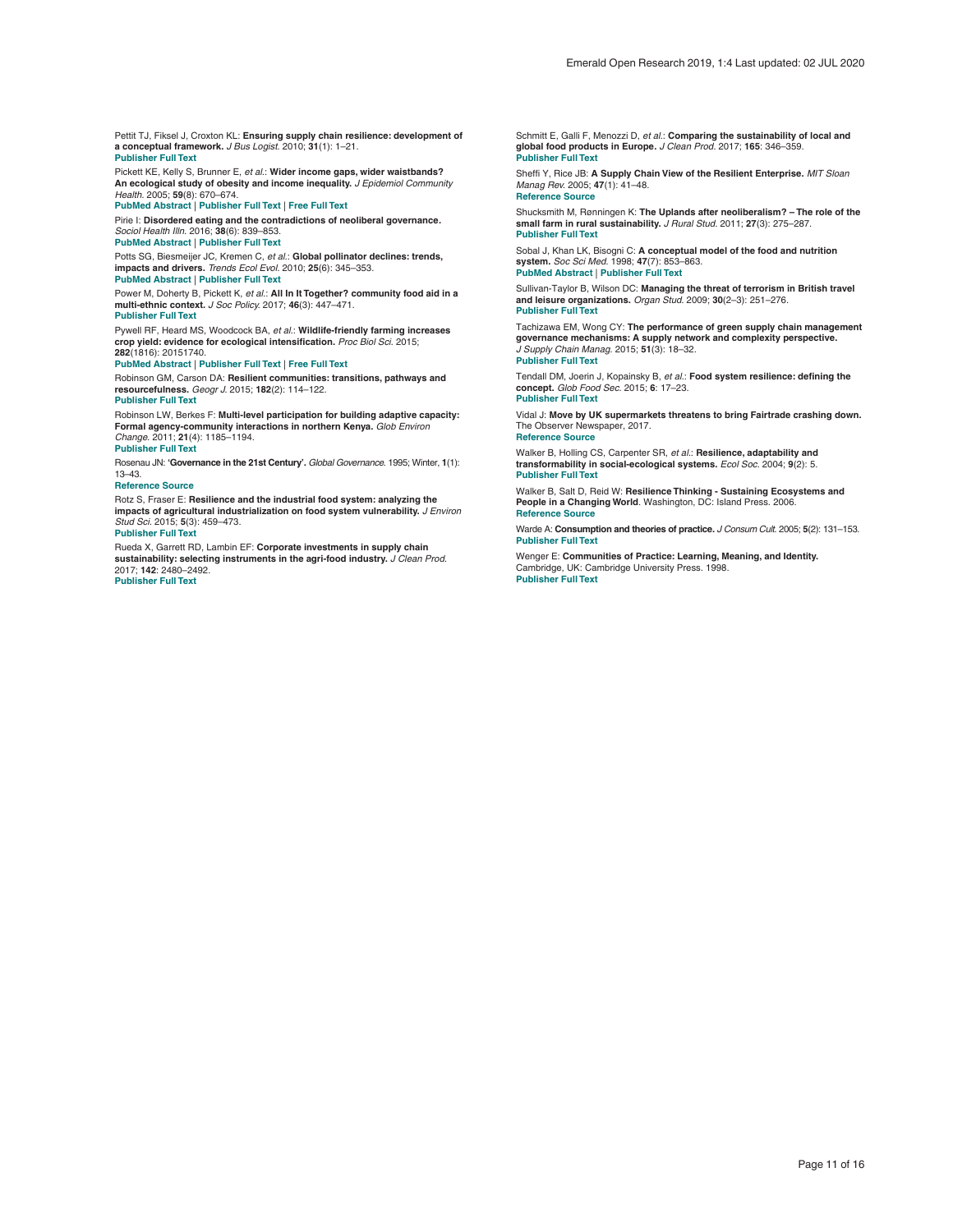# **Open Peer Review**

# **Current Peer Review Status:**

**Version 1**

Reviewer Report 18 February 2019

<https://doi.org/10.21956/emeraldopenres.13916.r26296>

**© 2019 Hess T.** This is an open access peer review report distributed under the terms of the [Creative Commons](https://creativecommons.org/licenses/by/4.0/) [Attribution License](https://creativecommons.org/licenses/by/4.0/), which permits unrestricted use, distribution, and reproduction in any medium, provided the original work is properly cited.

 $\checkmark$   $\checkmark$   $\checkmark$ 



**Tim Hess**

Cranfield Water Science Institute, Cranfield University, Bedford, UK

This paper provides a useful framing of food system resilience, bringing together the debates about the definition, and usefulness of the resilience concept and food systems. It contrasts the terms resilience, vulnerability and sustainability which are widely, and often inappropriately, applied to studies of food production, distribution and consumption. One aspect that is less well developed in the paper is the potential conflict between the resilience of different actors within the food system and how there characterise the resilience of the system as a whole.

**Is the topic of the opinion article discussed accurately in the context of the current literature?** Yes

**Are all factual statements correct and adequately supported by citations?** Yes

**Are arguments sufficiently supported by evidence from the published literature?** Yes

**Are the conclusions drawn balanced and justified on the basis of the presented arguments?** Yes

*Competing Interests:* No competing interests were disclosed.

*Reviewer Expertise:* Agriculture, food production and water

**I confirm that I have read this submission and believe that I have an appropriate level of expertise to confirm that it is of an acceptable scientific standard.**

Reviewer Report 15 February 2019

<https://doi.org/10.21956/emeraldopenres.13916.r26294>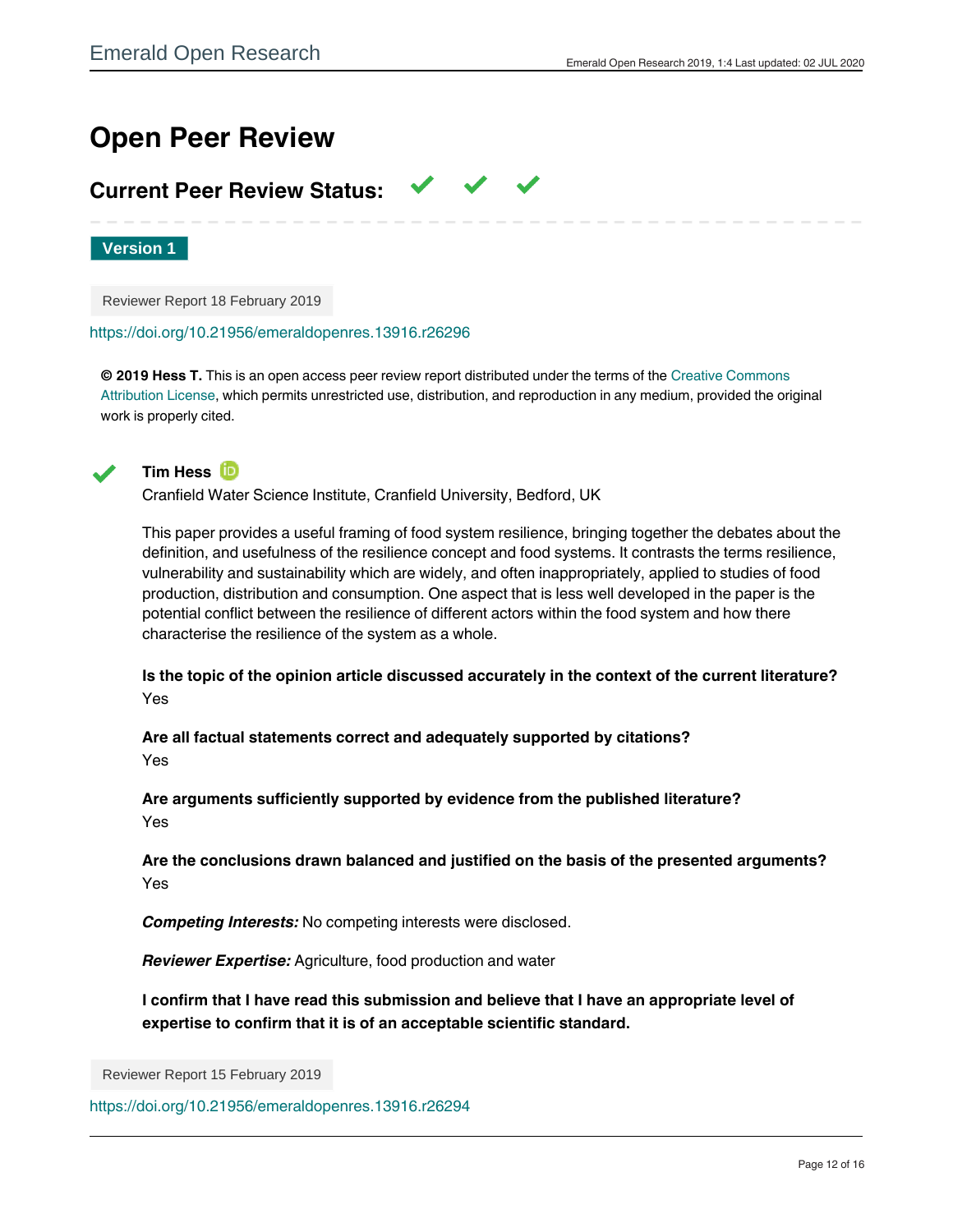**© 2019 Barling D.** This is an open access peer review report distributed under the terms of the [Creative Commons](https://creativecommons.org/licenses/by/4.0/) [Attribution License](https://creativecommons.org/licenses/by/4.0/), which permits unrestricted use, distribution, and reproduction in any medium, provided the original work is properly cited.



Yes

# **David Barling**

Centre for Agriculture, Food and Environmental Management (CAFEM), University Of Hertfordshire, Hatfield, UK

The opinion article articulates a growing research focus on the use of more systemic approaches to understanding the workings and dysfunction of contemporary food provision. The elaboration of resilience as a key element of the food systems approach is presented embracing the social ecological approach that is becoming more common in resilience work in the related areas of foods security, sustainability transitions, as well as food systems based research. The authors make a clear case for the importance of this approach, linking the complexities of the impacts of disturbances and shocks to food provisioning, and of the types of responses, to the need for a multi disciplinary framework and approach to analysis.

Alighting on the UK as an area to exemplify the need for a more complex research based approach to understanding food systems resilience, four key and related areas are identified as sites to interrogate for evidence: agriculture-farming, global value chains, issue governance and regulation, and consumption. Here limitations of space in the article lead to some inevitable simplification in the case study illustration. The section on obesity omits that some public interventions have been made in the food manufacturing process by the Food Standards Agency (FSA), prior to the sugar tax, in addition to the prevailing individual responsiblisation of consumers approach to public health. The FSA, in the mid 2000s, directed food manufacturers to reduce, voluntarily, the salt content in the composition in 85 different foods products, as well as setting up nutrient profiling of food products to be restricted from marketing to Children's television times. While such changes are quite timid and reflect a "hesitant state," susceptible to industry-capture, they do illustrate the more nuanced public-private governance interface in food policy and public health. Of course, these examples serve to echo the authors' own call for deeper study.

The authors make a important contribution to showing that understanding, and so resolving, the often poor outcomes of our contemporary food provisioning will be taken forward only by addressing the dynamics and complexities of the interactions of actors, institutions and society. There is a pressing need for more work seeking to model and capture these complexities and to help identify how their non-linear impacts affect differing responses within and across the food system. The authors present a very clear imperative for such a research agenda, which is vital as we stand in a period of profound environmental and political change and uncertainty.

# **Is the topic of the opinion article discussed accurately in the context of the current literature?** Yes

**Are all factual statements correct and adequately supported by citations?** Partly

**Are arguments sufficiently supported by evidence from the published literature?** Yes

**Are the conclusions drawn balanced and justified on the basis of the presented arguments?**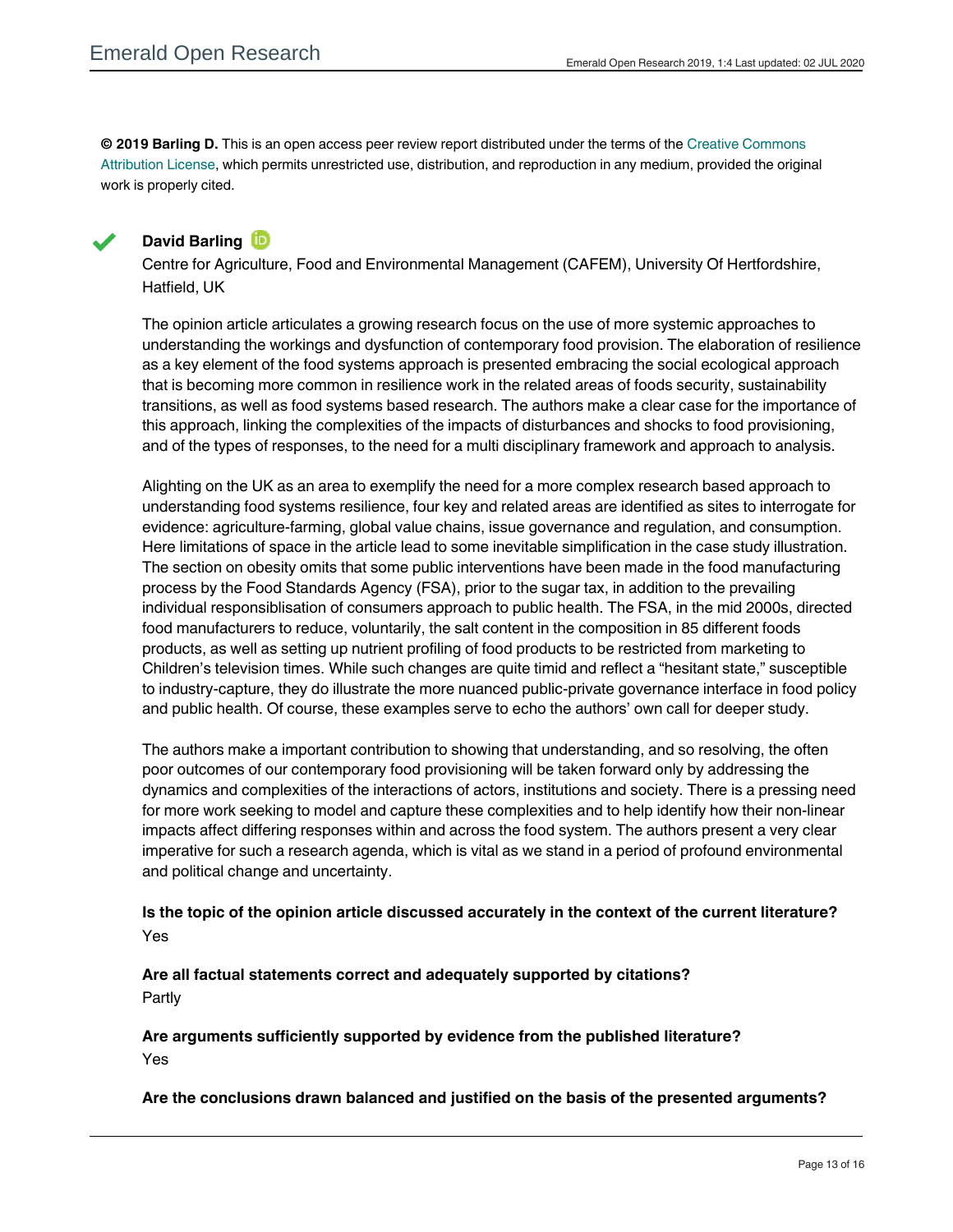Yes

*Competing Interests:* No competing interests were disclosed.

*Reviewer Expertise:* Food policy and food systems governance

**I confirm that I have read this submission and believe that I have an appropriate level of expertise to confirm that it is of an acceptable scientific standard.**

Reviewer Report 12 February 2019

<https://doi.org/10.21956/emeraldopenres.13916.r26297>

**© 2019 Jackson P.** This is an open access peer review report distributed under the terms of the [Creative Commons](https://creativecommons.org/licenses/by/4.0/) [Attribution License](https://creativecommons.org/licenses/by/4.0/), which permits unrestricted use, distribution, and reproduction in any medium, provided the original work is properly cited.



# **Peter Jackson**

Department of Geography, University of Sheffield, Sheffield, UK

This is an interesting and original paper which outlines an agenda for interdisciplinary research based on the concept of food systems resilience. Taking what they call a social-ecological perspective, the authors then use the UK to illustrate the kind of questions that might be addressed by using this approach.

While the paper has much to commend it, there are several areas where greater clarity and specification might improve the argument.

The authors identify four subsystems: the agro-food system, the value chain, the retail-consumption nexus, and the governance and regulatory framework. Arguably, however, these sub-systems are not commensurate: the former could be said to subsume all of the others and the latter describes the context within which the other sub-systems operate. More importantly, the four subsystems are presented separately when the theoretical imperative of the paper is to demonstrate their interconnections. While this is accomplished, to some degree, in the UK case studies that follow, the question of how the subsystems connect and interact also needs to be addressed at a conceptual level.

The authors acknowledge some of the limitations of 'resilience' as a concept. Deriving from ecological and engineering roots, the concept is not well suited to dealing with the asymmetrical power relations and inequalities that beset the agri-food system. There authors discuss whether 'resilience' refers to the system's ability to return to a steady state following exogenous shocks or whether multiple equilibria can coexist. But the language of tipping points, feedback and thresholds is more readily applied to natural systems than to the complexities of contemporary agri-food systems where trade-offs and contradictions are routine occurrences rather than exceptions.

The authors cite four previous conceptualizations of agri-food systems: Eriksen et al. (2008)<sup>[1](#page-14-0)</sup>, Gregory et al. ([2](#page-14-1)005)<sup>2</sup>, Sobal et al. (1998) $^3$  $^3$  and Horton et al. (2017) $^4$  $^4$ . But the opportunity is missed to provide a systematic comparison of these accounts. Some, but not all, provide a visualization of the system they describe; some address the challenges of interdisciplinary working and the methodological, epistemological and ethical issues that such research entails; others provide worked examples of the kind

of integrated thinking that is required to achieve a healthier and more sustainable agri-food system. Some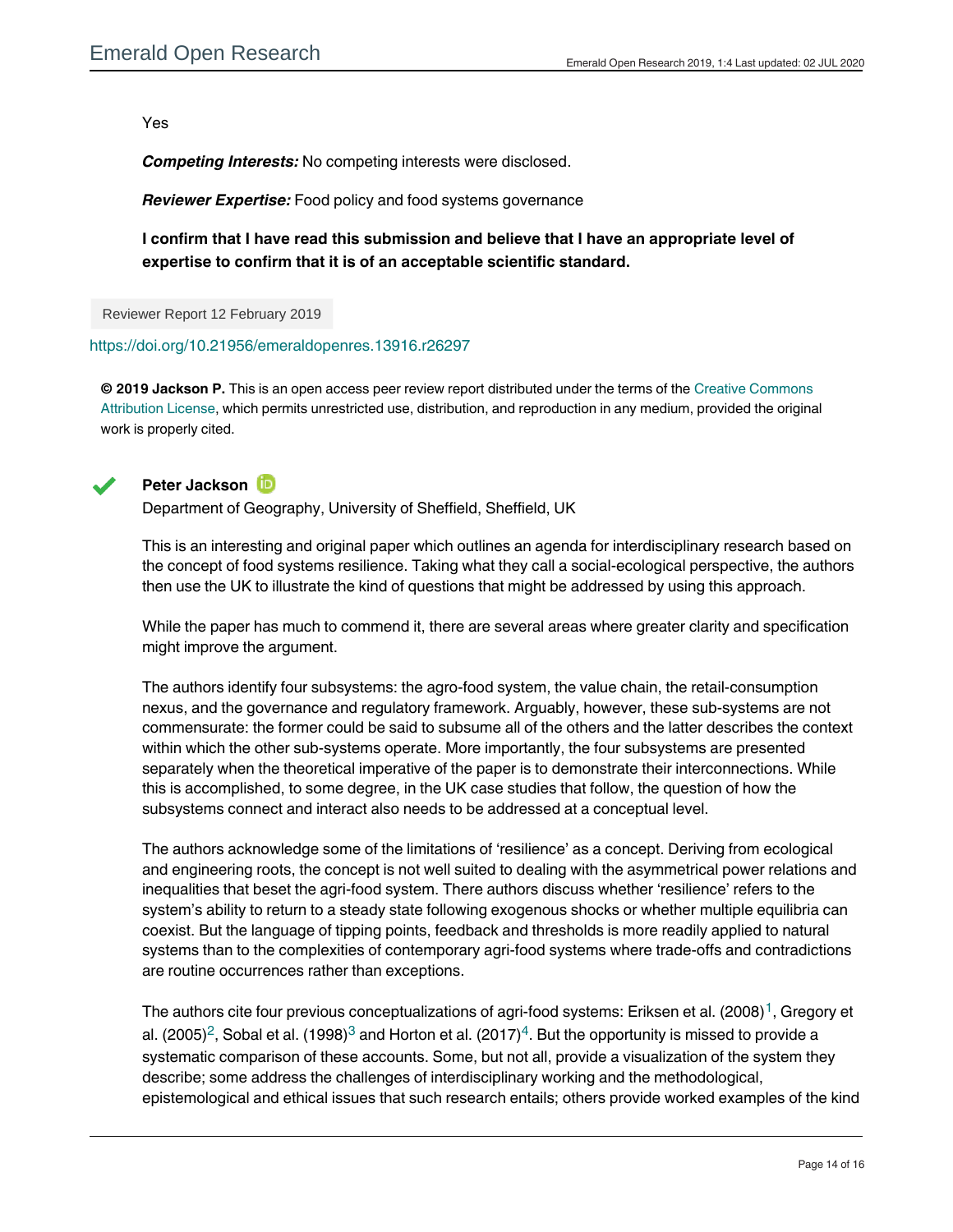of integrated thinking that is required to achieve a healthier and more sustainable agri-food system. Some have a specific focus (on nutrition or climate change, for example); others are more wide-ranging. Some attempt to identify common units in order to model system dynamics while others focus on the issue of scale and system dynamics. Assessing the strengths and weaknesses of these different analytical frameworks would have made a valuable contribution, also highlighting what is novel about the authors' own proposed framework.

A good case is made for showing how food, environment and health are interconnected in contemporary agri-food systems. This requires the kind of 'joined up' thinking that governments seem ill-equipped to provide, as Doherty argued recently in his critique of the proposed reforms to European food policy ( https://theconversation.com/europeans-deserve-a-food-policy-that-focuses-on-the-environment-and-peop ). These are issues that members of the public frequently struggle to grasp, where more emphasis on effective communication of complex ideas would be valuable.

The best parts of the paper, in my view, are when the argument moves from the programmatic to the analytical via case studies of the horsemeat scandal, the introduction of private standards of certification and the 'obesity crisis'. While each case demonstrates the complexities of the agri-food system and the need for interdisciplinary thinking, they do not all work equally well in showing why resilience is the key conceptual lens for examining these issues. System complexity and a lack of supply chain transparency clearly contributed to the horsemeat scandal in 2013 – but what, apart from the ability of supermarket sales to bounce back to their previous levels after just a few months, does the idea of resilience add to the analysis? Would other examples have worked better as illustrations of the authors' argument? What about soil health, for example, as an issue that links food production and consumption, with multiple actants subject to an inadequate regulatory framework, where system resilience is approaching breaking point and where dire consequences can be anticipated in terms of agricultural productivity and, ultimately, human health and wellbeing?

Finally, I was surprised that food waste was not given greater prominence in the paper. A systems approach clearly leads to different conclusions about the locus of responsibility than conventional thinking, with greater emphasis on post-harvest food losses rather than an inordinate emphasis on blaming consumers for their alleged profligacy. But what would the concept of resilience add to current thinking about this key issue? Greater attention to these conceptual and substantive issues would, in my view, help move the paper forward from programmatic statements and conceptual frameworks to more systematic analysis of real-world problems and possible points of intervention.

# **References**

Yes

<span id="page-14-0"></span>1. Ericksen P: Conceptualizing food systems for global environmental change research. *Global Environmental Change*. 2008; **18** (1): 234-245 [Publisher Full Text](https://doi.org/10.1016/j.gloenvcha.2007.09.002)

<span id="page-14-1"></span>2. Gregory PJ, Ingram JS, Brklacich M: Climate change and food security.*Philos Trans R Soc Lond B Biol Sci*. 2005; **360** (1463): 2139-48 [PubMed Abstract](http://www.ncbi.nlm.nih.gov/pubmed/16433099) | [Publisher Full Text](https://doi.org/10.1098/rstb.2005.1745)

<span id="page-14-2"></span>3. Sobal J, Khan LK, Bisogni C: A conceptual model of the food and nutrition system.*Soc Sci Med*. 1998; **47** (7): 853-63 [PubMed Abstract](http://www.ncbi.nlm.nih.gov/pubmed/9722106)

<span id="page-14-3"></span>4. Horton P, Banwart S, Brockington D, Brown G, et al.: An agenda for integrated system-wide interdisciplinary agri-food research. *Food Security*. 2017; **9** (2): 195-210 [Publisher Full Text](https://doi.org/10.1007/s12571-017-0648-4)

# **Is the topic of the opinion article discussed accurately in the context of the current literature?** Yes

# **Are all factual statements correct and adequately supported by citations?**